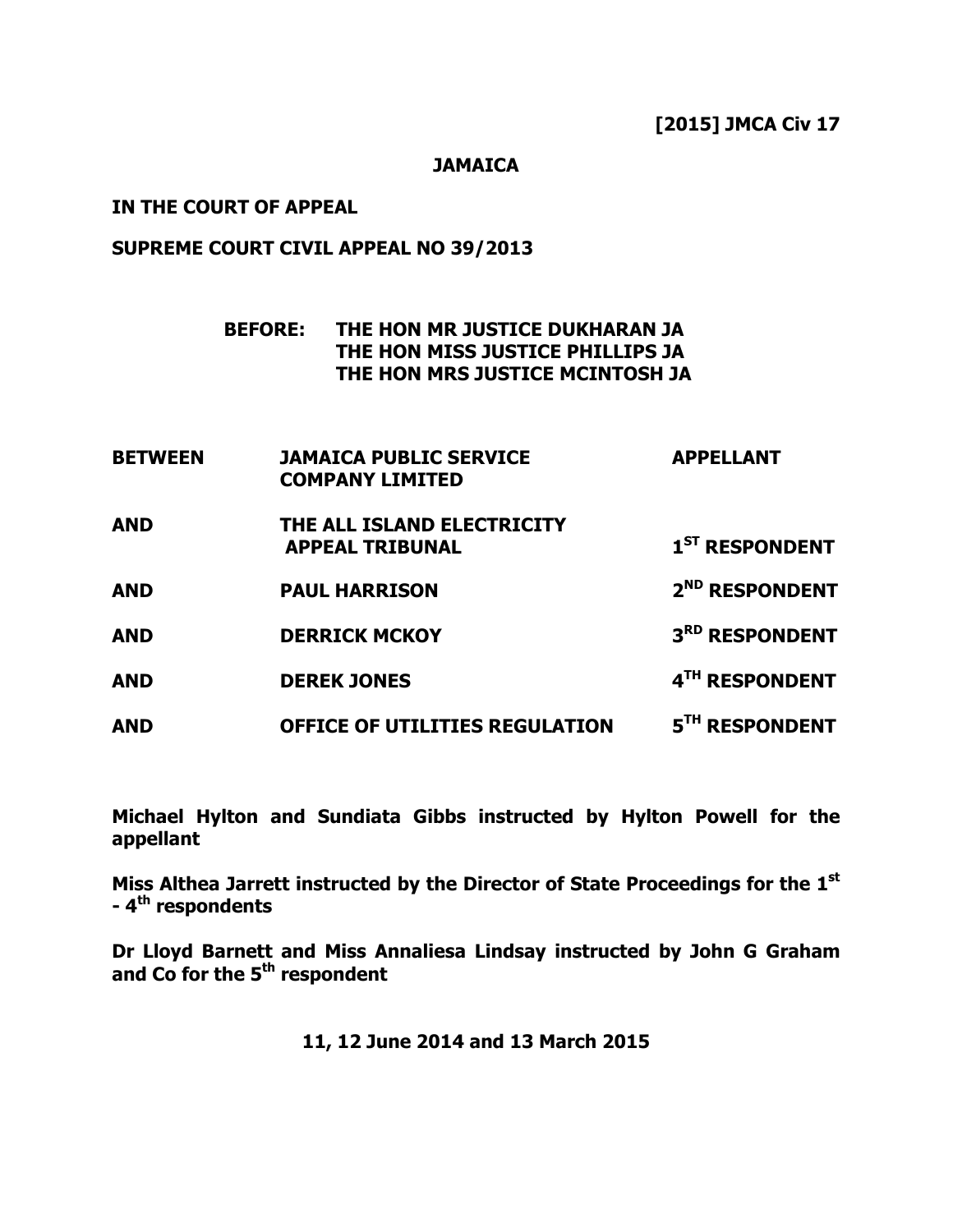# **DUKHARAN JA**

[1] I have read in draft the judgment of my sister Phillips JA. I agree with her reasoning and conclusion. I have nothing to add.

## **PHILLIPS JA**

[2] In this appeal, the appellant, the Jamaica Public Service Company Ltd (JPS), challenges the decision of Thompson James J, dismissing its application for judicial review of the decision of the All Island Electricity Appeal Tribunal (the tribunal). In its decision, the tribunal had determined that the Office of Utilities Regulation (OUR) was correct in refusing JPS' claim in 2009 for recovery of \$4,273,000,000.00 which JPS had incurred in salaries paid to its employees as a consequence of a reclassification exercise.

[3] The events giving rise to this appeal span over a decade, the relevant disputes in relation to the reclassification and consequential remuneration of JPS' employees having been referred to and considered by various administrative and quasi-judicial bodies such as the Industrial Disputes Tribunal (IDT), the OUR, the tribunal, the court below, and by this court. This history has been comprehensively summarised by the tribunal in its written decision, which summary was adopted by the judge below and which I too will gratefully adopt and set out below.

> "[2] The Jamaica Public Service Company Limited ('JPS'), a company incorporated in Jamaica, was controlled by the Government of Jamaica, which was the majority shareholder up to 2001.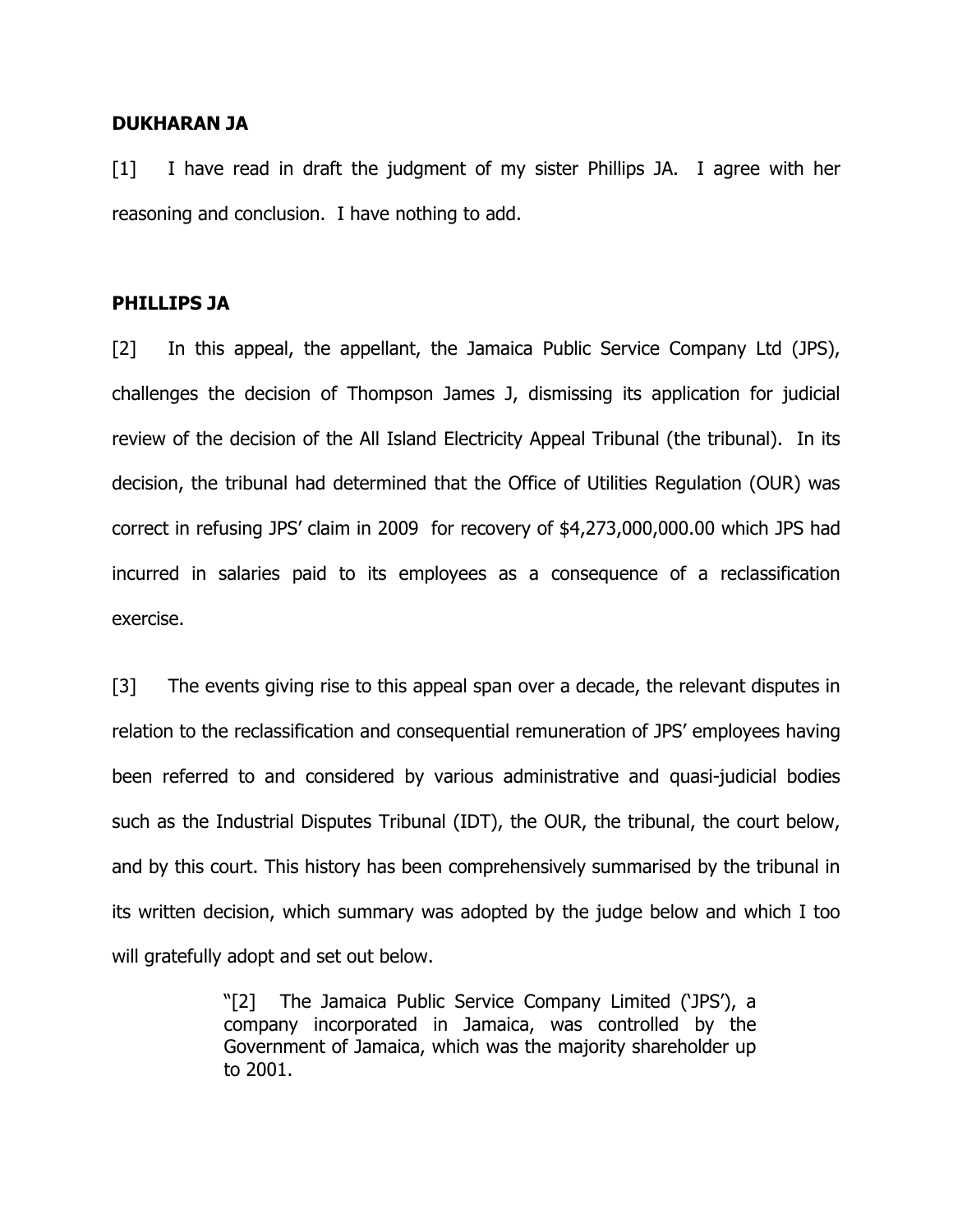[3] In 1999, JPS commenced a reorganization of its operations, by way of a job reclassification and salary reevaluation of its employees, in order to improve the efficiency of the company. As a consequence, the staff complement was reduced by 20%. JPS also commenced discussions with the relevant trade unions in relation to the said reclassification and salary evaluation process in respect of the remaining employees.

[4] In April 2001, Mirant Corporation, a company incorporated in the United States of America, acquired the majority shareholding in JPS. The terms of the acquisition coincided with the issuing of the Jamaica Public Service Company Limited All-Island Electricity Licence, 2001, gazetted on 12 April 2001 ('the Licence').

[5] JPS and the said unions continued their discussions in relation to the said reclassification. A dispute arose between them concerning the salary structure to be employed in respect of the job evaluation and re-classification and the effective date of payment of the new rates. The unions maintained that the new salary structure should conform with the compensation policy established by 'a 1990/91 Heads of Agreement which was based on a formula of the top 5-10 percentile of the benchmarked market'. JPS, however, argued that there was no such agreement and 'instead wanted to implement another method'.

[6] In the period 2000 to 2002, JPS reaffirmed its decision to implement the job classification and evaluation exercise and engaged consultants Trevor Hamilton and Associates with the full involvement of management and the unions, and guided by an Oversight Committee, comprising the company's management, the unions and the consultants. The consultants' report was completed and submitted to JPS. KPMG was contracted to perform a salary review exercise and develop related salary structures to complement the jobreclassification/evaluation exercise. KPMG presented its final report in March 2002.

[7] The dispute was referred to the Industrial Disputes Tribunal ('The IDT') which, in 2003, gave a decision in favour of the contention of the unions. The award reads: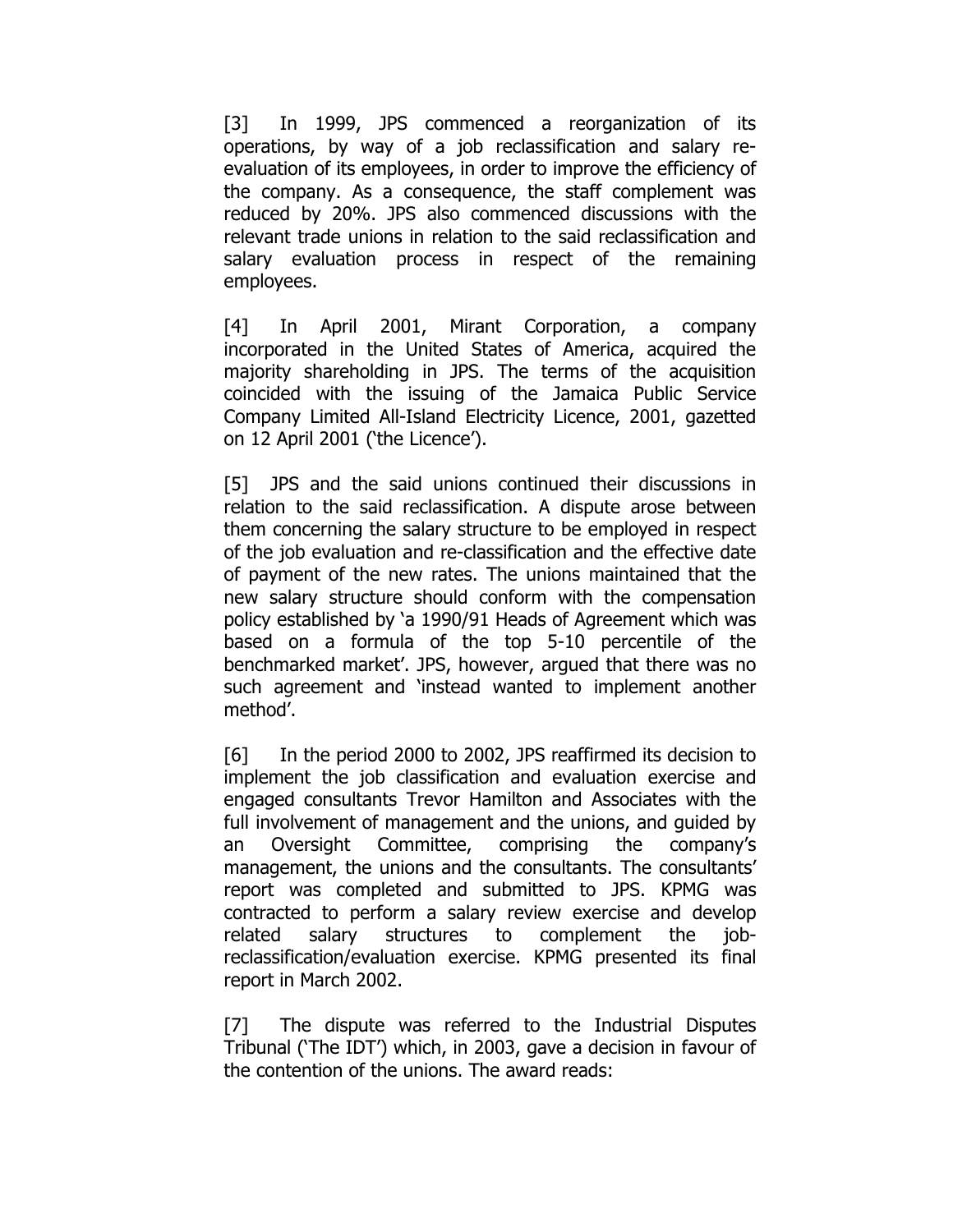'(a) The Tribunal awards that the Salary Structure that shall be implemented, consequent on the Job Evaluation and Compensation Review Exercise, is one which conforms with and maintains the established compensation policy/philosophy agreed on by the parties in the 1990-91 Heads of Agreement which is based on a formula of the top 5-10 percentile of the benchmarked market.

(b) The effective date of the payment of the new rates as a result of the above shall be  $1<sup>st</sup>$  January 2001.

[8] The JPS, by judicial review in the Supreme Court, challenged the decision of the IDT. The JPS failed. The JPS filed an appeal against the latter decision and in March 2007 the Court of Appeal dismissed the appeal.

[9] Thereafter, the JPS and the unions reconvened the Oversight Committee and re-engaged the said consultants, with a view to implementing the IDT's award. Unable to arrive at an agreement, the matter was again referred to the IDT in March 2008. As a consequence, in May 2008, JPS and the unions executed a Heads of Agreement resulting in the salary structure of the JPS employees adjusted to conform with the award of the IDT in 2003. This comprised increases in salary and related costs payable by JPS retroactive to 2001, amounting to … \$4,272,960,000.00 inclusive of the opportunity cost of capital of ... \$721,545,000.00.

[10] In March 2009 JPS filed a claim with the [OUR], the regulatory body, to recover the said costs of … \$4,272,960.00, in its application for an increase in the price cap, relying on the Z-factor provision of the Licence.

[11] On 2 March 2010, the OUR rejected JPS' Z-factor claim. As a consequence, JPS filed an appeal to this Tribunal on 1 April 2010".

[4] A critical component of the dispute is the licence, which was issued in 2001. The licence provides for the regulation of the JPS by the OUR and of great significance to this appeal are the provisions contained therein for the prices or rates to be charged by JPS. Schedule 3 of the licence, which is headed "Price Controls", provides the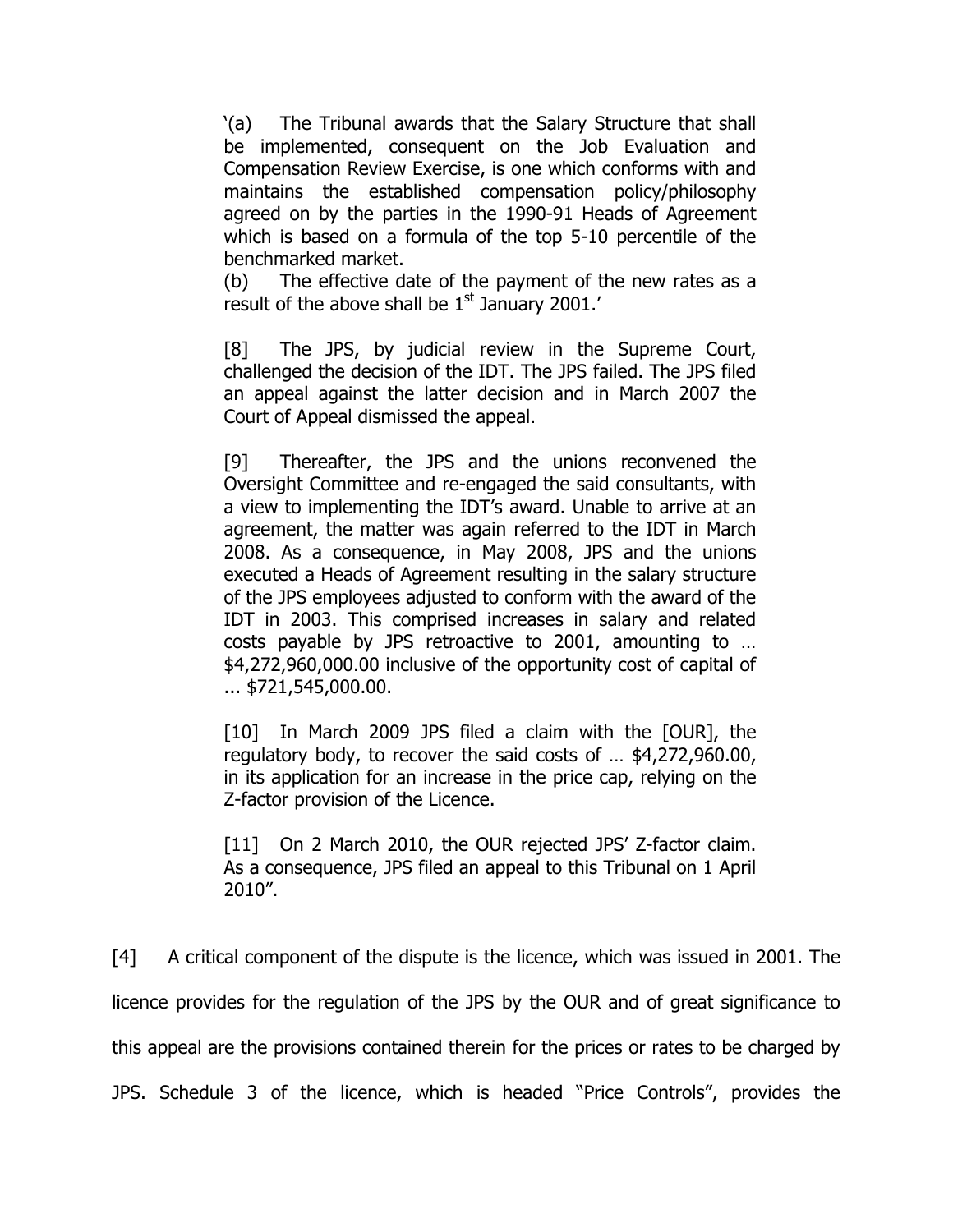methodology for the calculation of electricity rates and the procedure for the approval of those rates by the OUR. In particular, it provides that the rates for electricity shall comprise a "Non-Fuel Base Rate" which is adjusted annually by a component to incorporate a "Performance Based Rate-making mechanism" (PBRM) and a "Fuel Rate" which is adjusted monthly to reflect fluctuations in the cost of fuel. The licence also provides for JPS to submit to the OUR a filing with an application for the recalculation of the "Non-Fuel Base Rate" every five years. Paragraph 2(C) of the schedule provides that this filing:

> "shall include an annual non-fuel revenue requirement calculation and specific rate schedules by customer class. The revenue requirement shall be based on a test year in which the new rates will be in effect and shall include efficient non-fuel operating costs, depreciation expenses, taxes and a fair return on investment."

 The non-fuel operating costs to be included in the revenue requirement is defined as all prudently incurred costs which are not directly associated with investment in capital plant. Other operating costs include "salaries and other costs related to employees". Therefore in filing the application for the rate review, JPS was entitled to include costs relating to salaries. The first filing was to be done no later than 1 March 2004 and thereafter on each succeeding fifth anniversary.

[5] Schedule 3 also provides that the PBRM comprises: "the annual growth rate in an inflation and devaluation measure"; "the annual real price increase or decrease resulting from productivity changes in the electricity industry"; "the allowed price adjustment to reflect changes in the quality of service provided to the customers"; and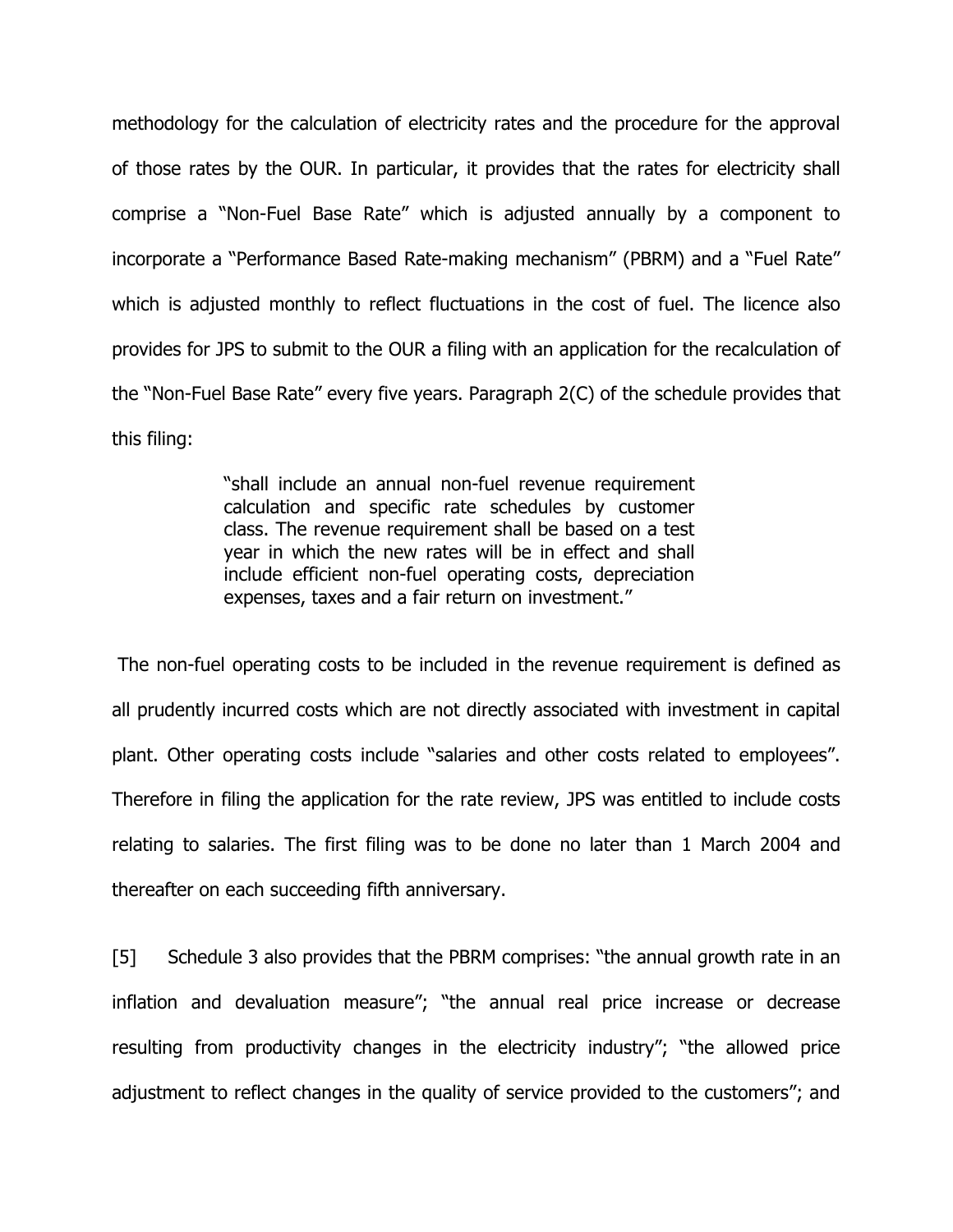a "Z-factor", which is "the allowed rate of price adjustment for special reasons not captured by the other elements of the formula". More specifically, the Z-factor is the allowed percentage increase in the price cap index due to events that:

- "a) affect the Licensee's costs;
- b) are not due to the Licensee's managerial decisions; and
- c) are not captured by the other elements of the price cap mechanism"

In its application in 2009 to the OUR, the JPS stated that the costs incurred due to the reclassification exercise which were being sought to be recovered were "legitimate operating costs of the business which are not covered by any other element of the price cap mechanism….".

[6] Thompson James J, in her judgment, referred in detail to the written decision of the tribunal. She found that the tribunal had correctly identified the main issues before it as to whether the OUR had erred in (i) deciding that the costs of the job evaluation and compensation review could not be included in the 2009 application for the rate review and (ii) determining that the claim could not be considered under the Z factor provision because the reclassification/salary review exercise was effected as a result of managerial decisions. Having identified the main areas of concern that she had distilled from the submissions of counsel, which were consistent with the grounds of appeal filed, she stated that judicial review is not an appeal from a decision, but a review of the manner in which the decision was made. She defined the duty of the court in considering the manner in which the decision was made and in determining whether or not the tribunal had acted unreasonably.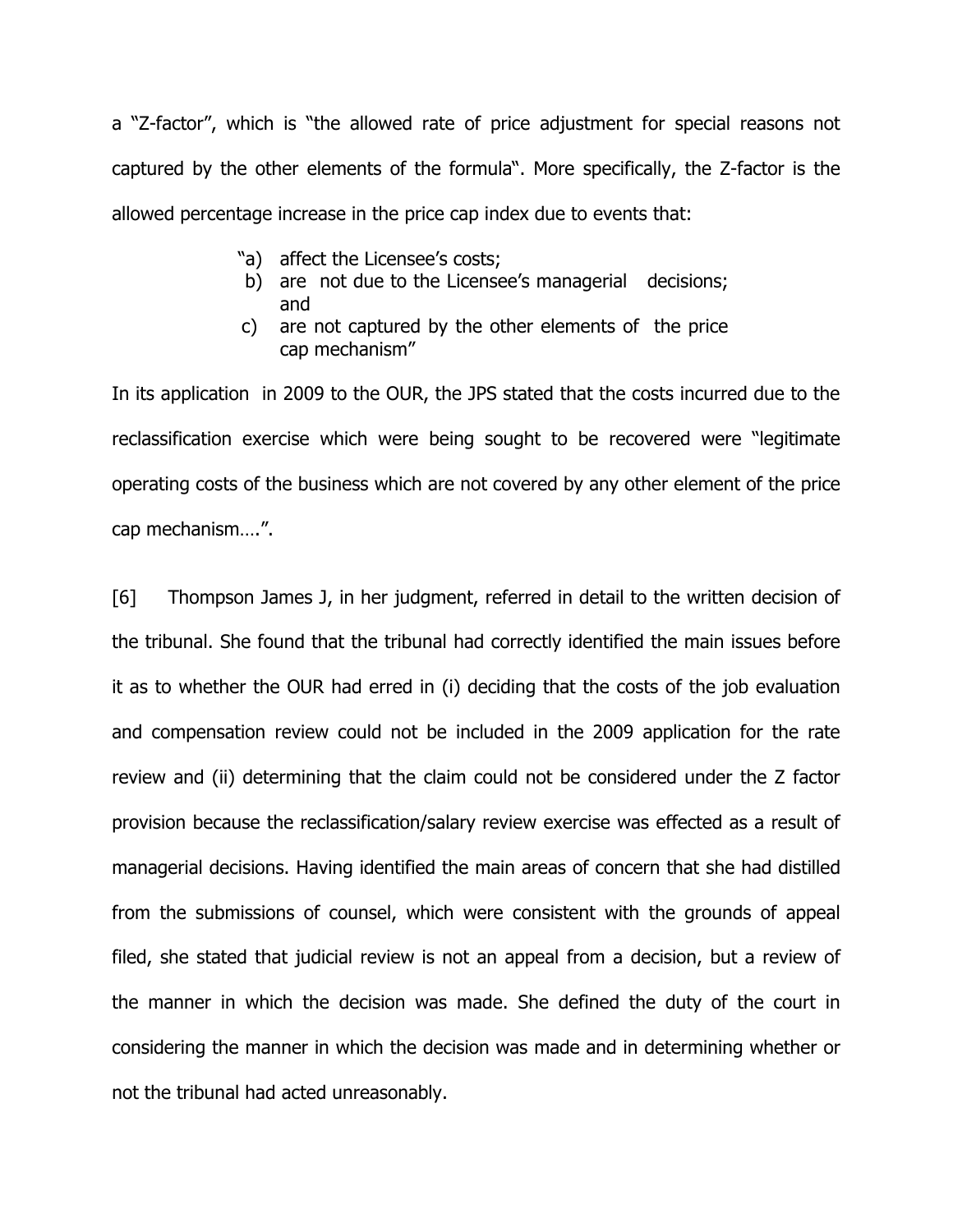[7] She reasoned that JPS' application may be placed under the heads of illegality and irrationality. In relation to illegality, she found that the tribunal correctly understood the law that regulates its decision-making power and had given effect to it and that it had acted within the "four corners" of its jurisdiction. In relation to irrationality, she found that it could not be said that the tribunal's decision was so "outrageous in its defiance of logic or accepted normal standards that no person who had applied his mind to the question to be decided could have arrived at it". She also stated that she was cognizant of Mr Hylton's submission that when the application for the rate review was made in 2004, certain data were not available to JPS, but seemed to have made no finding in relation to that. Ultimately, she found that JPS had not proved on a balance of probabilities that the action of the tribunal was irrational or illegal.

[8] Four grounds of appeal were filed as follows:

# **Grounds of appeal**

- "(a) The learned judge erred when she found that the Tribunal correctly interpreted the term 'managerial decision' appearing in the Z-factor clause of the All-island Electric Licence 2001.
- [b] The learned judge erred when she found that there was sufficient evidence before the Tribunal to support the finding that JPS was capable of calculating and properly including the cost of the re-classification exercise in its 2004 tariff review.
- [c] The learned judge erred when she found that there was sufficient evidence before the Tribunal to support the finding that JPS knew that it was required to conduct its reclassification exercise in accordance with a specific methodology.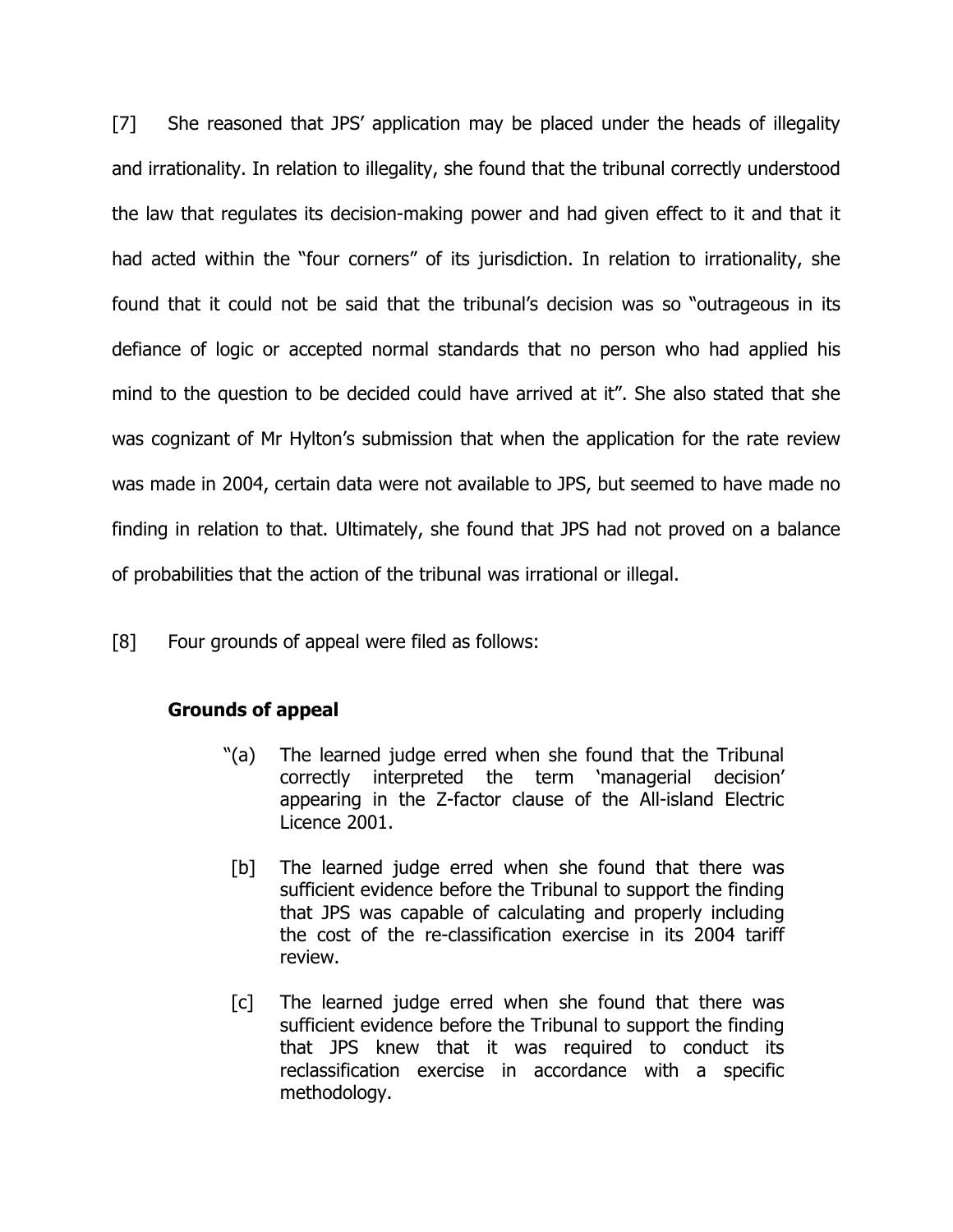[d] The learned judge erred when she found that there was sufficient evidence before the Tribunal to support the finding that the costs of the reclassification exercise was a deferred accrued cost being carried over from one tariff period to another."

# **Submissions**

# **On behalf of JPS**

[9] Mr Hylton QC, indicated to this court that although there were four grounds of appeal, the full submissions would be confined to grounds (a) and (b), the other grounds of appeal having been abandoned. I will therefore only deal with those grounds in respect of other counsel's submissions and in respect of my discussion and analysis.

## Ground a

[10] In his written submissions, counsel on behalf of the appellant submitted that the court ought to have quashed the decision of the tribunal on the ground that the tribunal had misinterpreted the licence and thereby made an error of law on the face of the record. Relying on several authorities including **R v Northumberland Compensation Appeal Tribunal; Ex parte Shaw** [1952] 1 All ER 122 and **Anisminic Ltd v The Foreign Compensation Commission and Another** [1969] 1 All ER 208, it was submitted that if a decision-making body, such as the tribunal in this case, makes an error of law when reaching a decision, the Supreme Court (in a supervisory capacity) can and should quash the decision.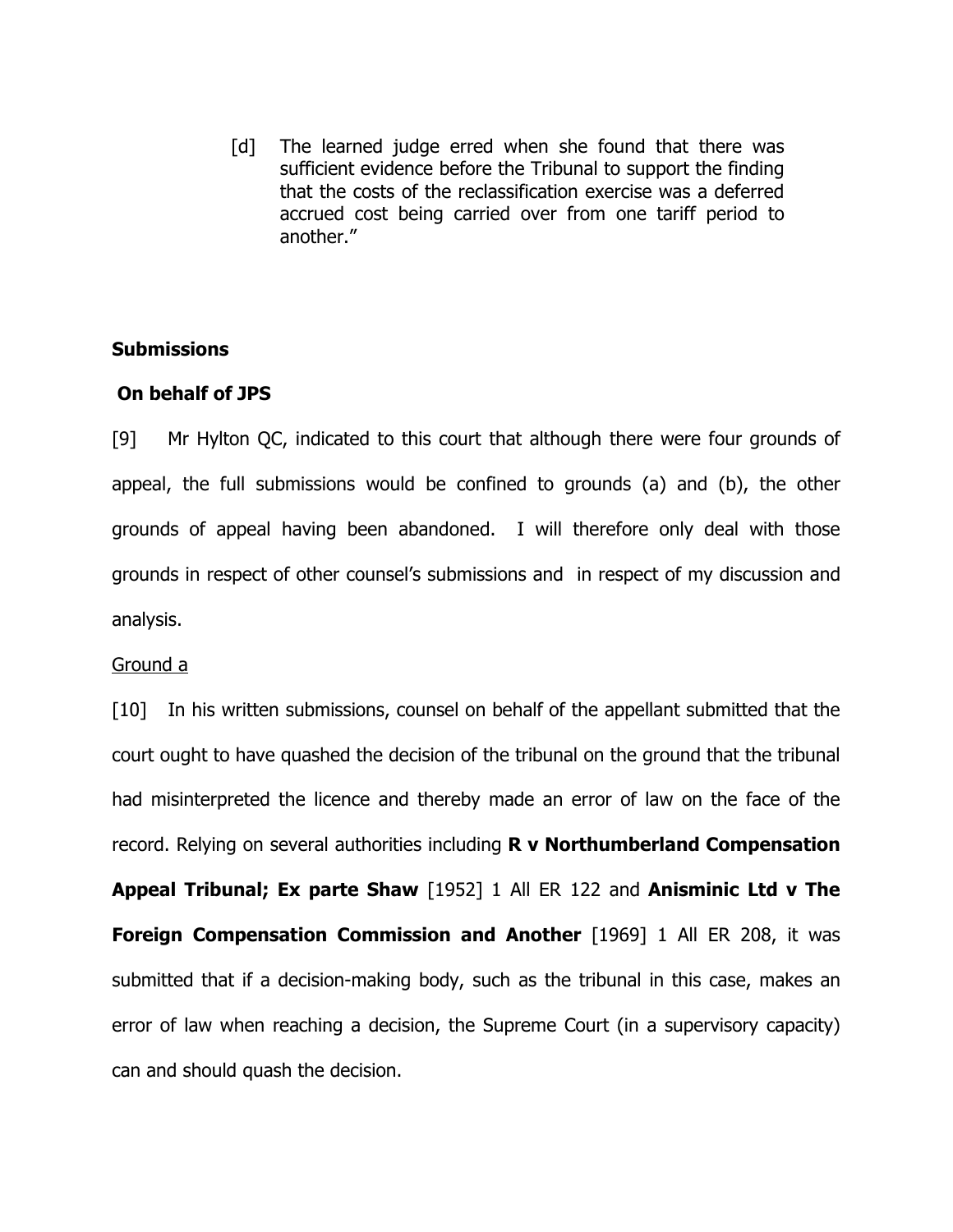[11] It was further submitted that the misinterpretation of a statute or any other legal document by a tribunal is an error of law which is subject to review. To support this submission, counsel relied on Halsbury's Laws of England  $5<sup>th</sup>$  edn Vol 61 at para. 612. Counsel submitted that the tribunal erred in law in interpreting the critical document in this case, which is the licence, when it interpreted the term "managerial decision". Mr Hylton, in oral submissions, pointed out that the tribunal and the court below held that the OUR had not acted irrationally. However, he submitted, the attack on the decision was not on this basis, but on the basis that in making its decision, the OUR had made an error of law.

[12] It was submitted that the tribunal accepted that statutory instruments and commercial documents cannot be interpreted in a vacuum and correctly held that it was required to examine the words used and the context and background in which the document was made, taking into consideration the knowledge, then available, in order to ascertain the intention of the parties. For this submission, counsel relied on **Attorney General of Belize and Others v Belize Telecom Ltd and Anor** [2009] 2 All ER 1127, [2009] UKPC 10 and **Investors Compensation Scheme Ltd v West Bromwich Building Society** [1998] 1 All ER 98. Counsel further argued that the tribunal did not, however, take any or sufficient account of the background and the context in which the licence was made.

[13] In outlining the context and purpose of the licence, counsel submitted that JPS was divested to a private owner effective 1 April 2001 and a critical component of the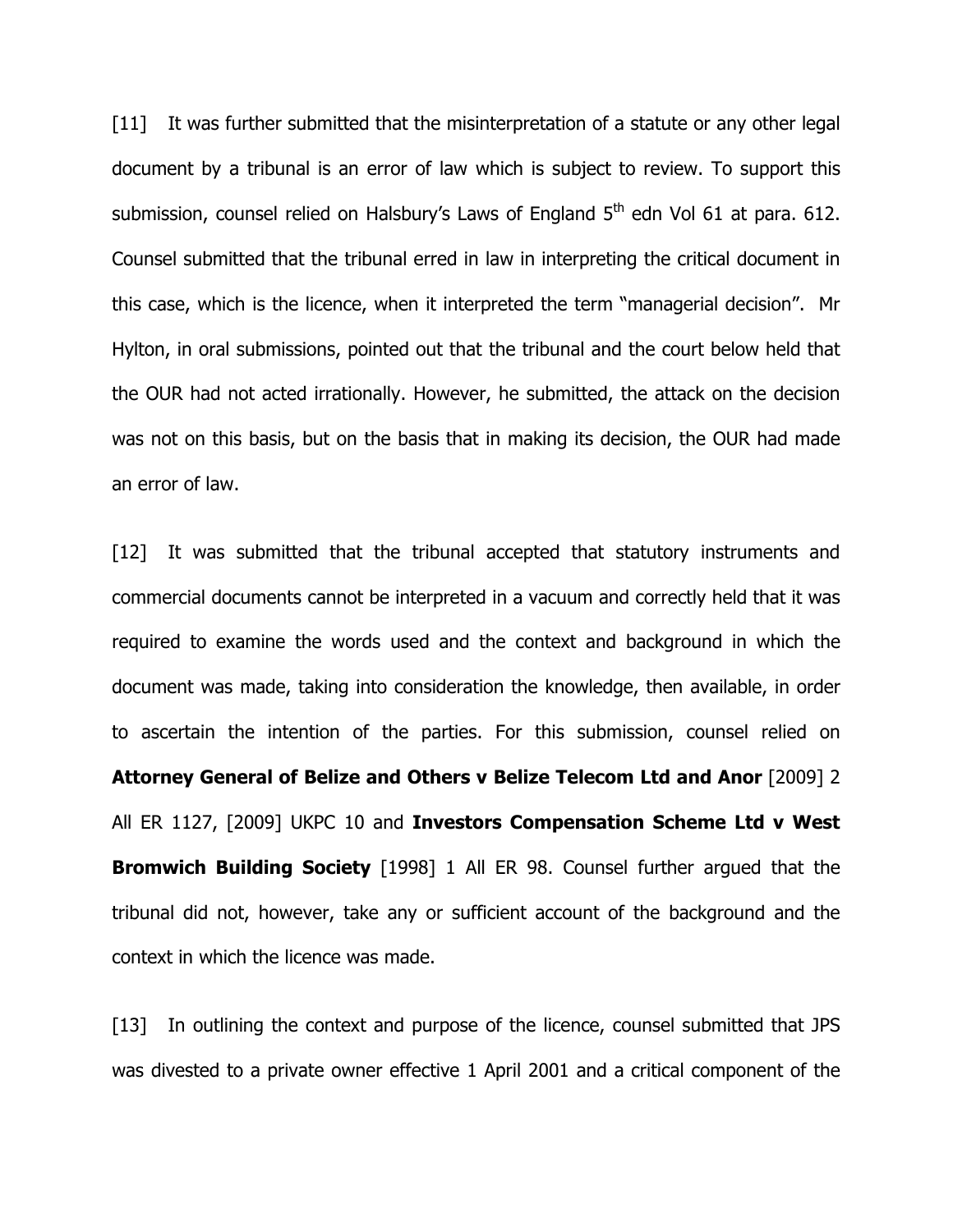divestment agreement was that JPS would be regulated by the OUR on the terms set out in the licence. However, Mr Hylton indicated to this court that the appellant was not seeking to make a distinction to suggest that the decision had been made by a different company. Learned Queen's Counsel pointed out that the fact that it was the same entity was the critical point as the company had no control over decisions made by its previous management. The licence, it was contended, critically provided for a Z factor clause, which the OUR accepted, was an "explicit recognition of the fact that the company's costs may be impacted" by matters independent of any decision on the part of the company's management. Mr Hylton submitted that at the heart of the Z-factor provision are things over which the company had no control, for example, hurricanes or a decision previously made. The licence, it was submitted, intended that if costs were affected as a result of management's acts or decisions, there could be no claim, but if it was not the consequence of an act or decision of management, there could be a Zfactor claim assuming the other criteria were met, as items (a), (b) and (c) mentioned in paragraph [5] herein, are cumulative and must all be extant for a successful submission in respect of a Z-factor claim.

[14] Counsel submitted that given the purpose and intent of the licence, "managerial" decisions" could only be referring to future managerial decisions. The new regime implemented was to protect the new owners, Mirant Corporation, from matters over which they have no control. Thus all previous decisions, when the company was under the ownership and control of the Government of Jamaica, would not be applicable. The only decisions that could have been contemplated as being exempt from the Z-factor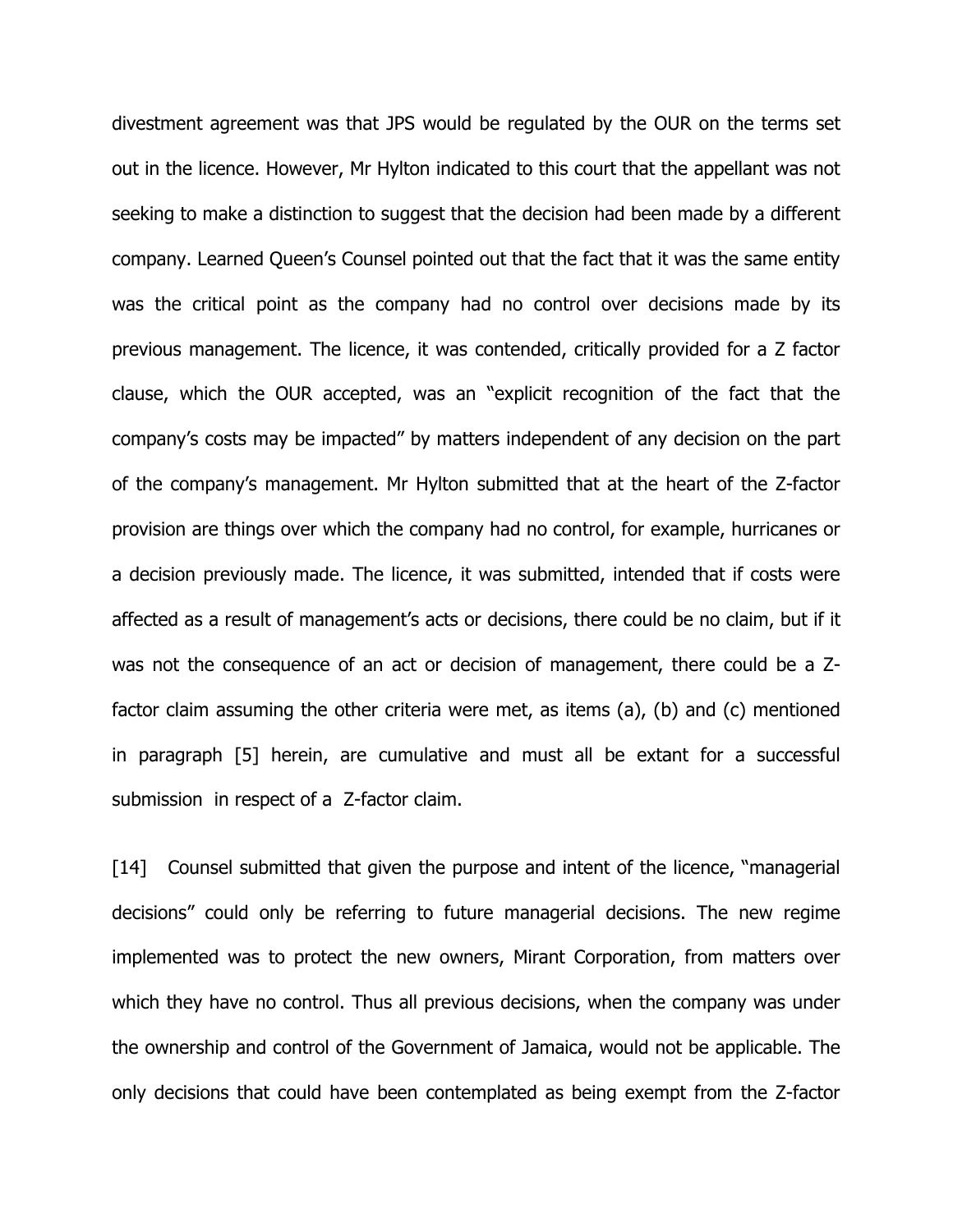provision must be managerial decisions of the company made after the grant of the licence.

[15] It was also submitted in writing that the relevant managerial decision identified by the OUR was JPS' agreement with the labour unions in 2000 to embark on a reclassification exercise; However, this would have been a decision made prior to the grant of the licence and would not have been a "managerial decision" within the meaning and intent of the licence. Counsel further submitted that the evidence and the previous decision of this court indicated that the relevant decision was made long before that. Counsel referred to the IDT's award, submitting that the effect of the award as interpreted by this court is that JPS was committed to a reclassification exercise on the basis of a compensation policy adopted in the early 1990s. Therefore, it was plain that the "event" (which was the reclassification exercise and the consequential financial liability) did not result from a post 2001 decision, but from a policy that had been adopted almost a decade before.

[16] Counsel referred to the reasoning of the tribunal that when JPS was issued with the licence, it accepted it without reservation. It was submitted that a reasonable person with knowledge of the relevant background would not have understood the licence to preclude JPS from using the Z-factor provision to recover unexpected costs incurred as a result of policy adapted prior to the privatization of JPS and issue of the licences. Counsel submitted that JPS was the same corporate entity, in spite of the changed ownership, but the tribunal's conclusion was based on a literal interpretation of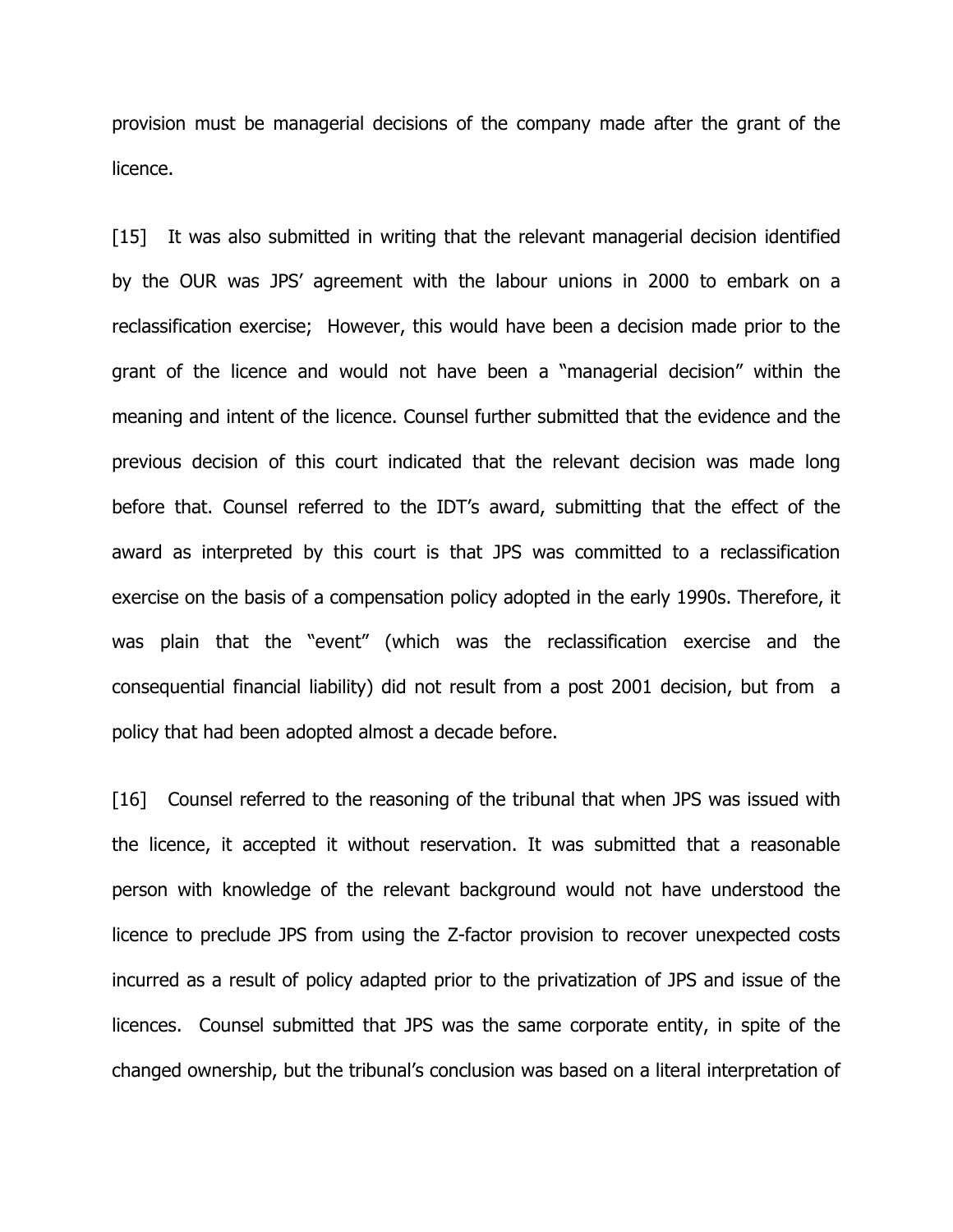the licence which counsel submitted leads to a result which made no commercial sense. Learned Queen's Counsel argued that what must be argued by the respondents is that when one looks at the context, that is, the relevant factual framework, what JPS is submitting could not be the correct interpretation.

## Ground b

[17] It was submitted that the tribunal had made an error of fact in finding that the costs of the reclassification exercise were ascertainable prior to the 2004 rate review application, that is, in 2003. Relying on Halsbury's Laws of England  $5<sup>th</sup>$  Edition, Vol 61 at para 624, Mr Hylton submitted that a fact found by a statutory body will be quashed where there was no evidence or sufficient evidence available to the decision-maker. Counsel also relied on **Mahon v Air New Zealand Ltd and others** [1984] 3 All ER 201 in support of this submission.

[18] In written submissions, it was submitted that in the first place, the IDT in 2003 recognised that its award was not sufficient to ascertain the sums payable and recommended that the oversight committee be reconvened for that purpose. The appeal against that decision was filed in 2005, heard in 2006 and the decision was given in 2007. In its written judgment, it was argued, this court urged the parties to give consideration to the recommendation of the IDT. Counsel submitted further, that in order to calculate the sums payable, JPS would have had to develop a salary structure, and in order to implement that salary structure, in accordance with the IDT's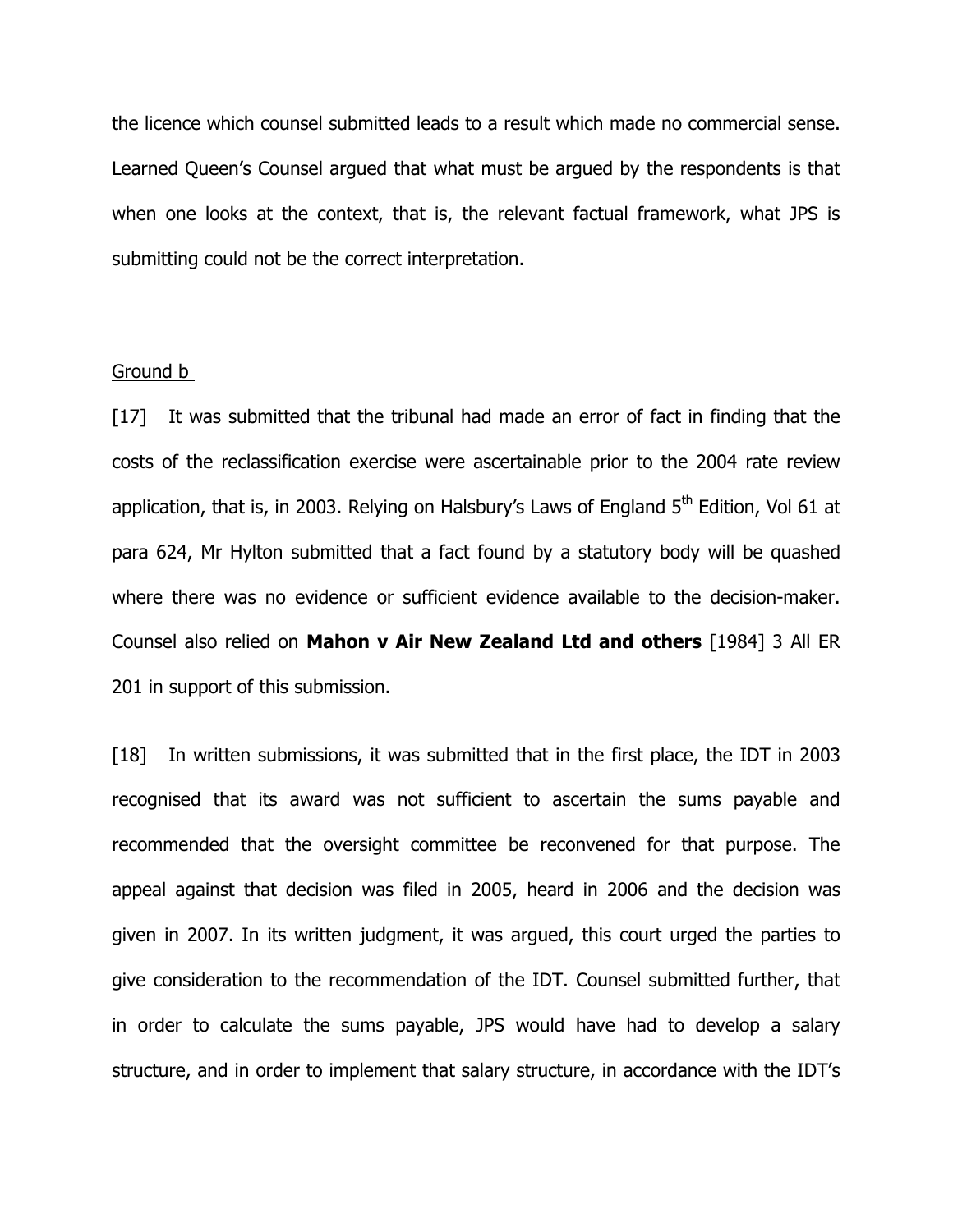award, JPS would need to know (i) what companies made up the top 5 - 10 percentile of the market; and (ii) what salaries those companies paid their employees. This information could only be ascertained by conducting a new market survey. This was why, counsel argued, the IDT "strongly recommended" the use of the oversight committee and the consultants. It was further argued that the oversight committee took a year after the decision of this court to determine the amount payable and this was hardly surprising since the award directed that the compensation review exercise should be based, in part, on "a formula of the top 5-10 percentile of the benchmarked market" and that could not have been ascertained without the market survey. In any event, it was submitted, this court found that the IDT's decision as to one of the bases for the calculation of the new salary structure was wrong. The tribunal noted this, yet went on to find that JPS could nonetheless proceed to calculate the sums payable with "reasonable accuracy". This finding of the tribunal, it was submitted, was made without any supporting evidence.

[19] Counsel further submitted that the report carried out by KPMG in 2002, could not have been used to accurately calculate the sums payable as this report was rejected by the unions, criticized by the consultant, Mr Hamilton, and impliedly rejected by the IDT. In his oral submissions, Mr Hylton pointed out that in its decision, the IDT found that something that should have been done had not been done in relation to the report. Learned Queen's Counsel also noted that the report done in 2008 made no reference to the 2002 report. Counsel submitted that the decision should be quashed as a result of this error of fact. Counsel also submitted that the learned trial judge below had stated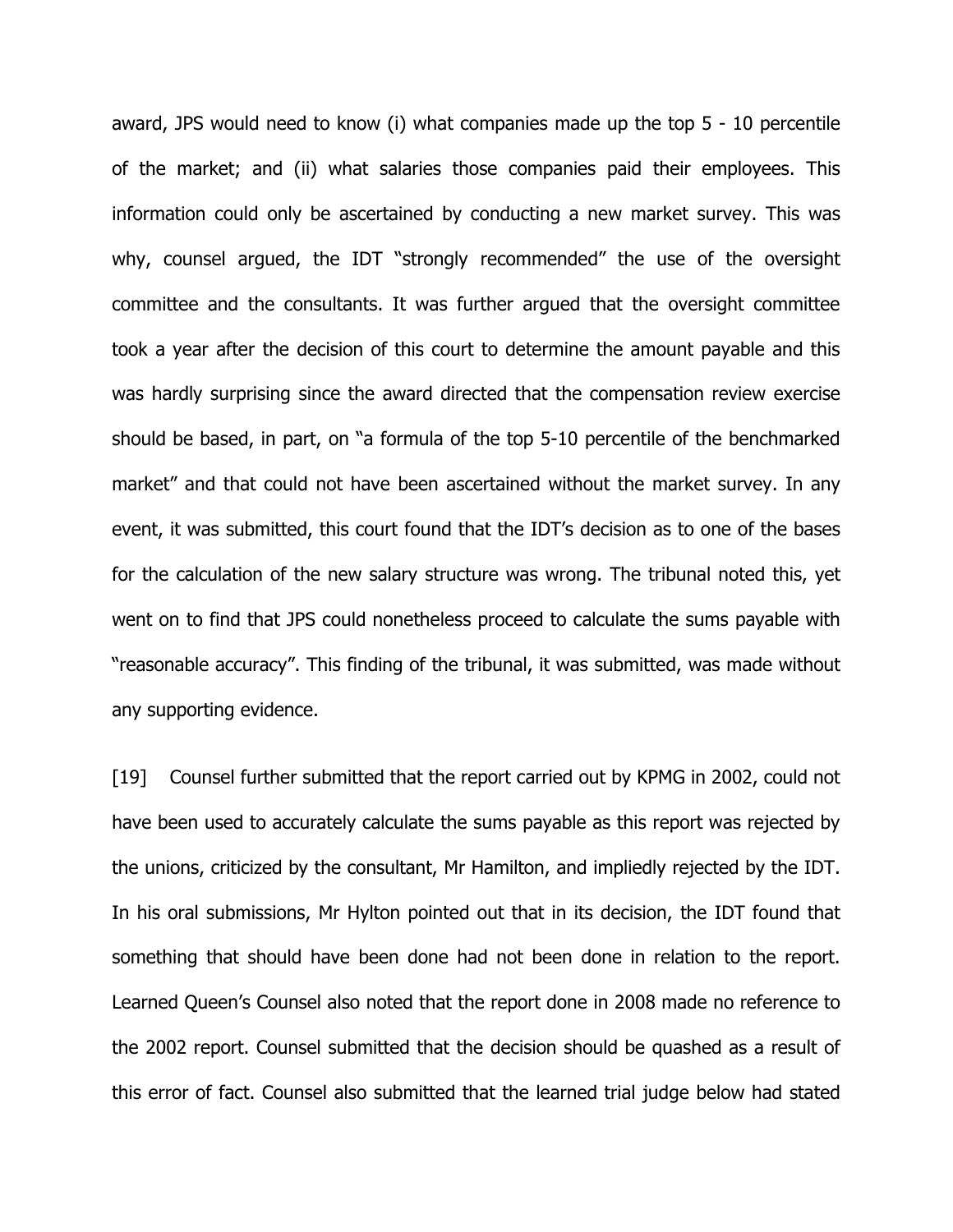that she was "cognizant" of JPS' submission that it did not have the data to include the cost of the increased salaries in 2004, but did not explain why she did not accept this submission. It could only be assumed that she adopted the tribunal's reasoning on that point, and in so doing, she would have fallen into error.

# **Submissions on behalf of the 1st - 4th respondents**

### Ground (a)

[20] Miss Jarrett submitted that the tribunal in the course of its reasoning identified the managerial decisions made prior to March 2004, noting the fact that Mirant Corporation as the new majority shareholder, had signed a memorandum of understanding with the unions to continue the discussions in good faith in relation to the issues agreed between the unions and JPS from the last wage negotiations and that the president of JPS had given his support to the ongoing evaluation exercise. The tribunal also found, it was submitted, that when the licence was issued to JPS, it was fully aware that it had previously made the job reclassification and salary re-evaluation decisions and without any reservation or exception it had accepted it. It was submitted that the tribunal's finding that the costs were incurred as a result of managerial decisions and that this was not an unreasonable finding by the OUR, was supported by the facts and the learned trial judge below therefore found, quite properly, that there was sufficient material before the tribunal for it to have arrived at its decision and the decision was not irrational.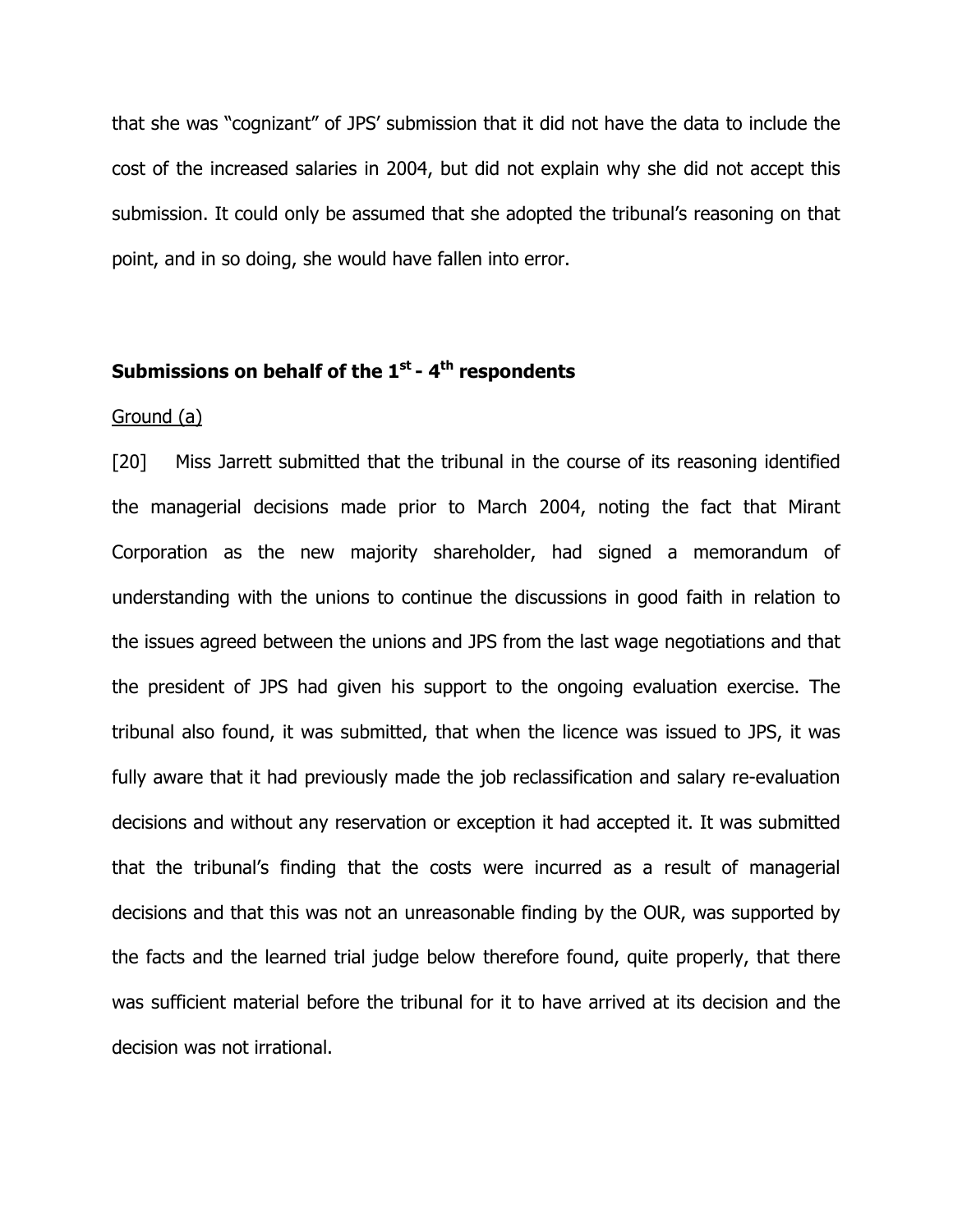[21] Miss Jarrett in written submissions also argued that JPS' contention that the event that caused the financial liability was an understanding between JPS and the union emanating from the early 1900s that there was a policy and/or philosophy that would lead to a higher salary structure, and that in any event "managerial decision" was to be interpreted to mean a pre-2001 decision is unsupported by the facts. Referring to the decision of this court, she submitted that it was found that the IDT's award was based on the existence of an underlying policy that should inform salary negotiations. Counsel argued that the acceptance of this policy to keep the employees paid near or at the top of the market, would obviously have been by a decision of the management of JPS. This decision was the catalyst for the other decisions in relation to the job evaluation and reclassification exercise.

[22] In relation to the interpretation of "managerial decision", Miss Jarrett submitted that the court cannot introduce terms to make a document either fairer or more reasonable but must ascertain the meaning which the document would convey to a reasonable person with all the background knowledge which would reasonably be available to the persons to whom the document is addressed. For this submission, she relied on the dictum of Lord Hoffmann in **Investors Compensation Scheme Ltd v West Bromwich Building Society**. Counsel argued that JPS was seeking to read words into the licence when the language is clear and unambiguous. It was submitted that the licence clearly recognised the continuity of JPS as a legal entity and a going concern, as was borne out by the definition of terms such as "fair market value", "generation business" and "assets" in condition 1. Counsel also referred to the fact that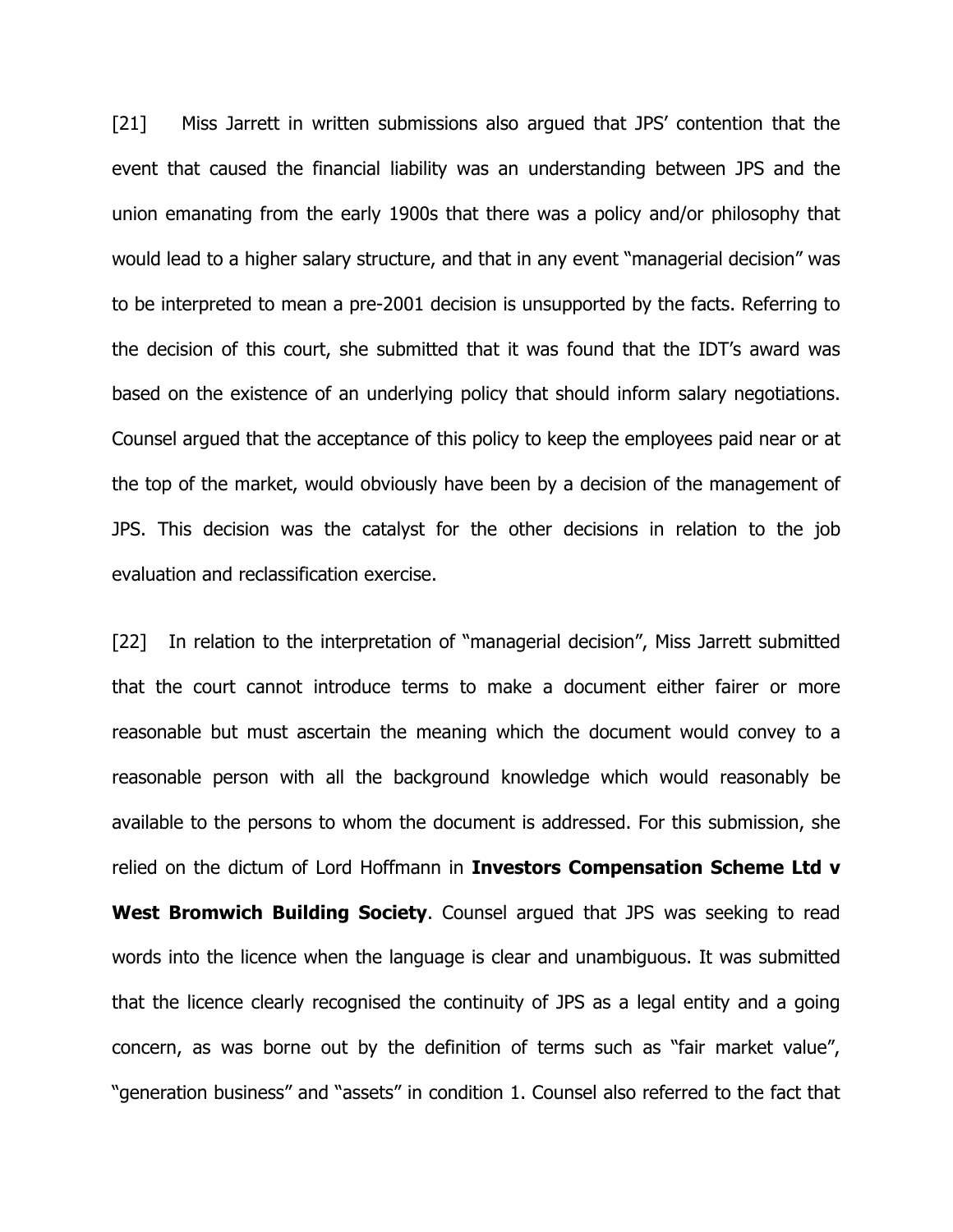depreciation of JPS' assets was one of the components in the price fixing mechanism which was to be taken into account in determining the non-fuel cost requirement, and, it was argued, must obviously refer to both pre and post-licence assets.

[23] Miss Jarrett referred to several conditions of the licence which contained exceptions and argued that had the intention been to make an exemption in relation to pre-2001 decisions, it would have done so. It was also submitted that JPS was aware that the licence imposed a non-fuel base rate which would be adjusted annually by a PBRM, and was aware of the criteria for the inclusion of the Z-factor in the formulation of the PBRM. Therefore, it was submitted, the meaning that the licence would convey is that "managerial decisions" referred to in the Z-factor included decisions prior to March 2001.

#### Ground b

[24] In written submissions, Miss Jarrett argued that as at 29 August 2003, when the IDT handed down its award, JPS had the results of the job classification evaluation exercise which it had commissioned KPMG to undertake. It was further argued that there was no dispute that that exercise specifically sought to provide comprehensive information regarding salary and benefits in the market and data to be used to guide the upcoming salary benefit negotiations with the unions for the 2002-2003 period. The oversight committee received the KPMG report on 4 June 2002. The report confirmed that with respect to basic pay and allowances, JPS fell within the top four companies in the survey, with all bargaining units being compensated at above market. There were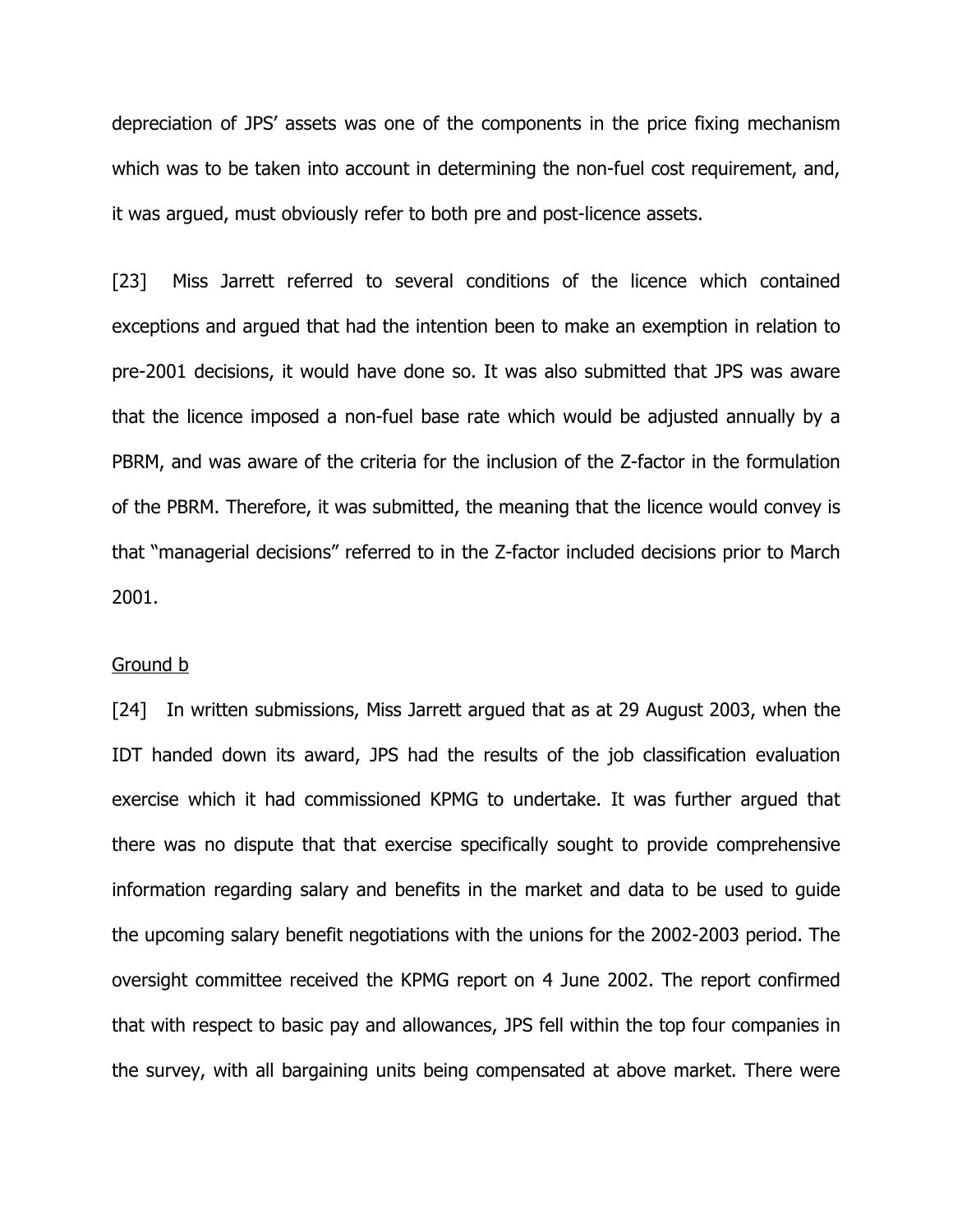500 benchmarked jobs that fell below market, which jobs JPS decided to bring up to market. Counsel submitted that all of this data and survey results were in JPS' possession on 29 August 2003 when the IDT handed down its award. Therefore, it was submitted, JPS had all the information it needed to make the necessary salary adjustments, so as to comply with its obligation under the IDT award.

[25] In oral submissions, Miss Jarrett submitted that it was not an accurate analysis to say that the KPMG report had been rejected. The benchmarked salary analysis was determined by salaries paid by 11 companies selected by the oversight committee. Counsel submitted that there was nothing referred to by counsel for JPS which showed that there had been a challenge to the empirical data. Rather, the challenge was to the salary structure that JPS was embarking on. A salary structure deals with the hierarchical structure and the range of salaries, it was submitted, and this was the issue not the empirical data. In 2004, when JPS made its application for the rate review, it had the empirical data. The reason for the delay in the implementation of the salary reclassification was the decision of management to appeal the IDT's decision, which it was entitled to do. Miss Jarrett further submitted that whatever data Focal Point (the company which conducted the survey in 2008) came up with, the real issue was that JPS had had sufficient empirical data to include the claim for the costs of the job reclassification exercise in its claim in 2004.

# **Submissions on behalf of the 5th respondent**

Ground a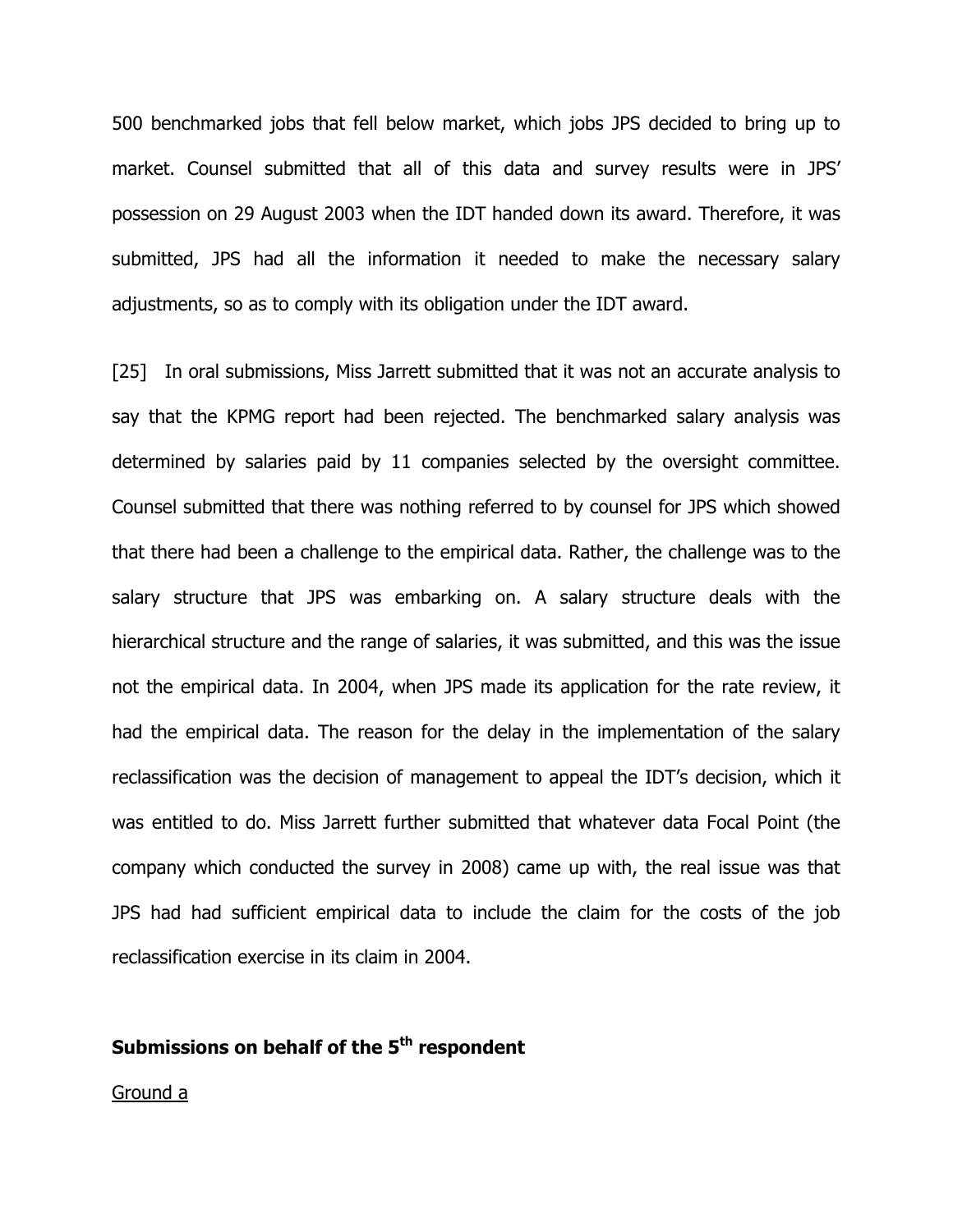[26] It was submitted in writing that JPS challenged the decision of the tribunal on the grounds of illegality and irrationality. Therefore, ground of appeal (a) was limited to whether the tribunal had erred in law and ground (b) could only succeed if JPS established that the decision was irrational in the **Wednesbury** sense. Relying on **Council of Civil Service Unions and others v Minister for the Civil Service** [1984] 3 All ER 935, it was submitted that it was not enough to contend that there was insufficient evidence; it was necessary to demonstrate that the evidence as a whole was not reasonably capable of supporting the finding.

[27] In relation to the interpretation of "managerial decisions", it was submitted that both the tribunal and the OUR had applied the correct principles of interpretation. The tribunal, it was argued, had examined the historical context of the licence and analysed its purpose and objectives. Counsel further argued that when JPS was divested, a critical component of the licence was that JPS would be regulated by an independent regulator according to the terms of the licence and the licence was issued before 30 March 2001. There could be no basis, it was argued, for the contention that the licence did not contemplate that JPS' existing commitments would be honoured or that management decisions would lose their essential characteristics and be divorced from their consequences. Counsel further submitted that in law, JPS, as a legal entity remained as one unchanged person.

[28] Counsel also submitted that if the makers of the licence had intended to exclude managerial decisions made prior to its making, it would have been easy to do so by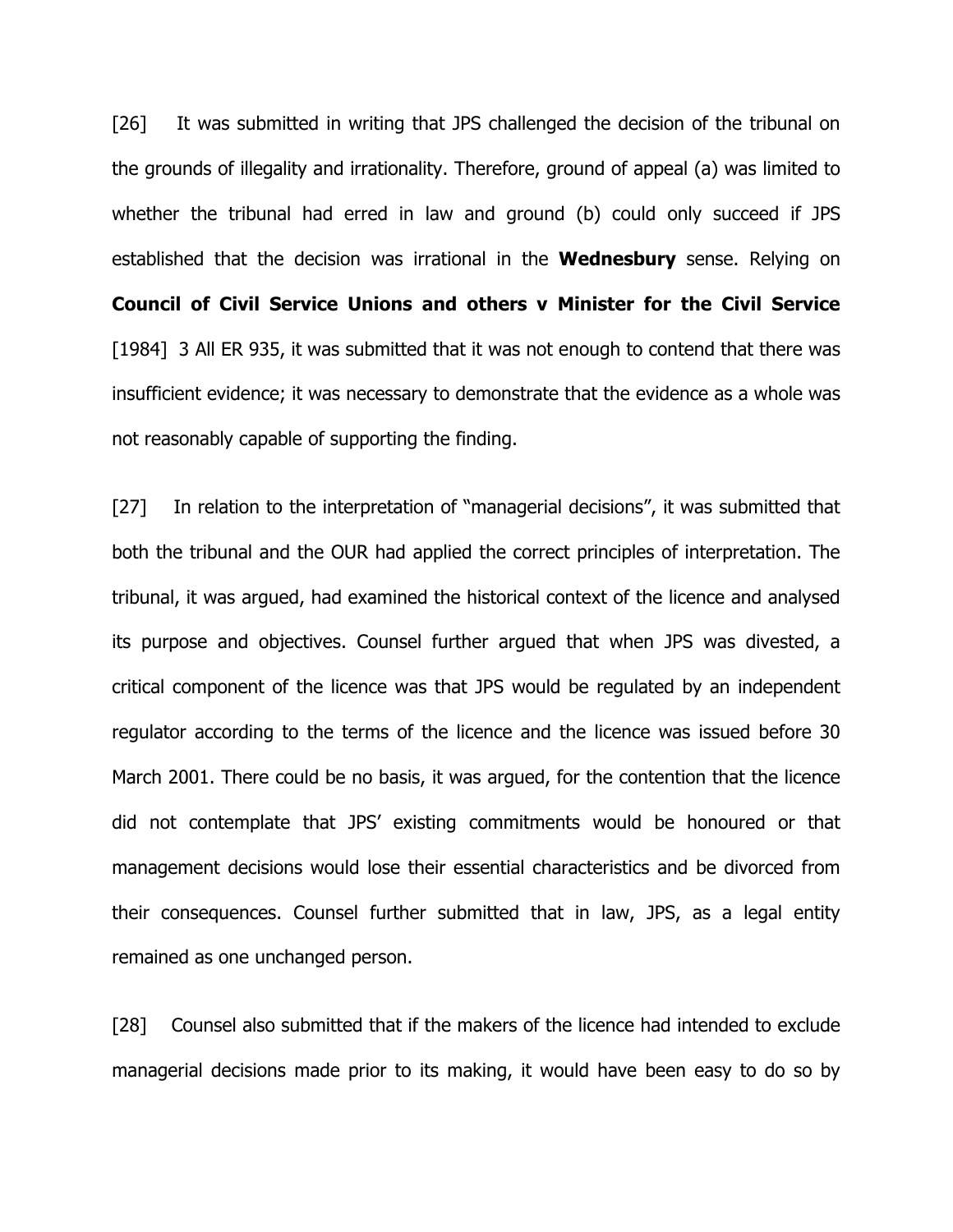qualifying the term by words such as "future", "new" or phrases such as "made prior to this date". In his oral submissions, Dr Barnett, relying on **Investors Compensation Scheme Ltd v West Bromwich Building Society** and **Goblin Hill Hotels Limited v John Thompson and Janet Thompson** [SCCA No 57/2007 judgment delivered 5 June 2009], submitted that the plain and ordinary meaning can only be displaced if it produces a commercial absurdity and drew the court's attention to specific conditions in the licence which indicated that it applied to conditions and circumstances existing prior to its creation; for example, he argued, the use of the term "any land" suggested that pre-existing assets were not excluded.

[29] Dr Barnett indicated that there was no disagreement that the objective of the Zfactor provision was to allow JPS to recoup costs arising from unexpected events. However, he submitted, there was nothing in these circumstances that could be described as producing unexpected results. The events were contemplated and agreed to be implemented. There was, he argued, a deliberate decision to omit the costs of the job reclassification exercise from the 2004 rate application on the erroneous assumption that this would allow JPS to maintain a substantial challenge to what the unions said should be granted.

### Ground b

[30] It was submitted in writing that the factual position was that as a consequence of the policy of JPS and the agreements it entered into, the formula for calculating the remuneration of the workers was the application of the top 5-10 percentile of the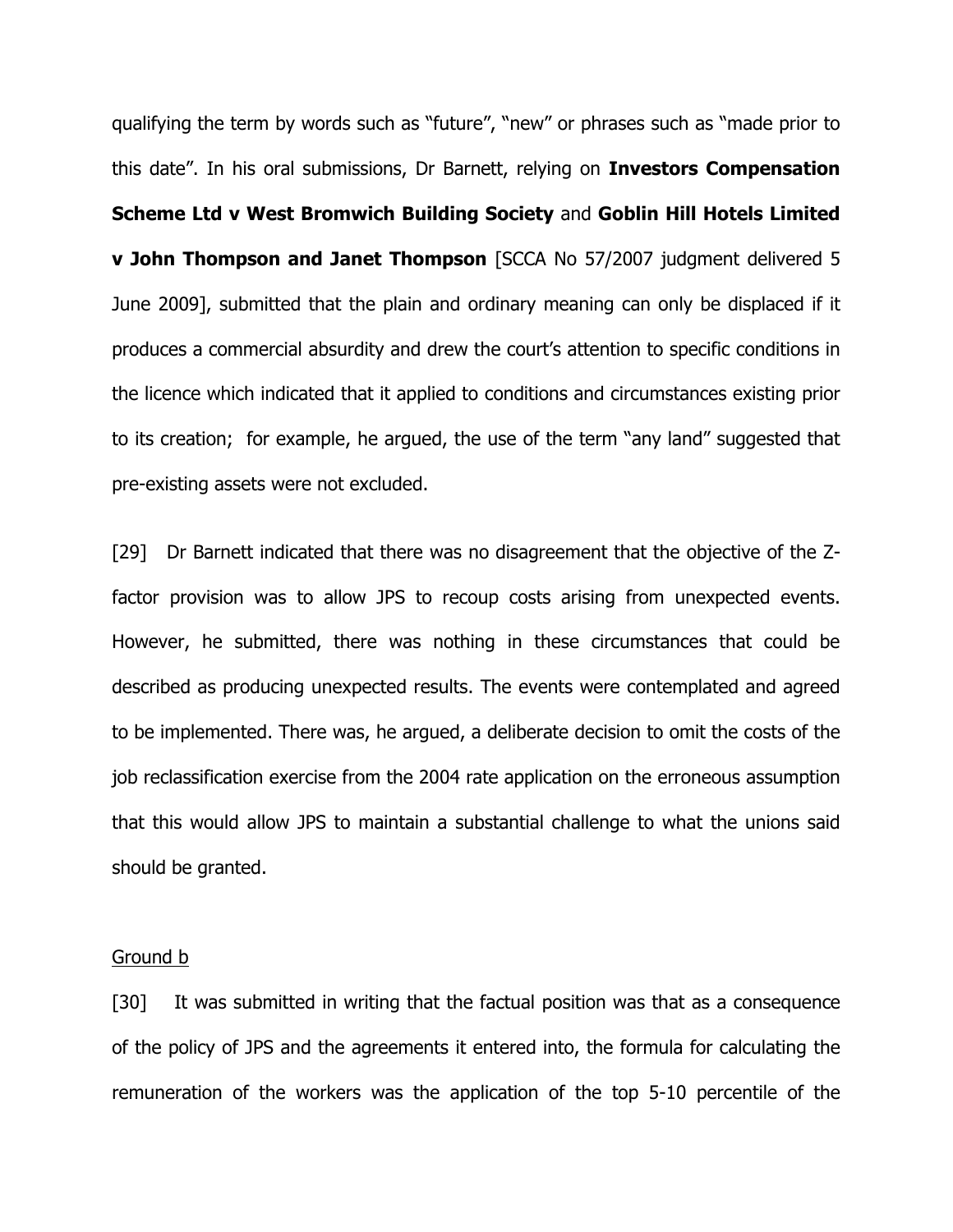benchmarked market and this was confirmed by the IDT in its award in August 2003. The IDT, which had the details of the survey and heard from the consultants had concluded that the exercise of establishing the compensation levels had been carried out and the payments could be effected on 1 January 2001.

[31] Dr Barnett in his oral submissions explained that the first stage of the process was a classification, grading and evaluation of the posts in JPS, which involved the consultant, Mr Hamilton, examining the duties or functions of the posts. The second stage, which was the KPMG exercise, was the establishment of the salary grades, that is, money relevant to the various classes and positions which had been outlined by Mr Hamilton. The technique which was adopted, he submitted, was to do a survey to ascertain the salaries and emoluments attaching to the corresponding status and responsibilities in other companies. Mr Hamilton had recommended that the salaries should be realigned with the top 5-10 percentile of the companies in the market. The benchmarked assessment was carried out by KPMG against the 11 enterprises that responded. KPMG took these 11 companies and matched the salaries which were paid to the positions identified and classified by Mr Hamilton.

[32] Therefore, Dr Barnett argued, when the KPMG report was completed in June 2002, it was then possible to attach the salaries and emoluments to the positions in Mr Hamilton's grading of the posts. With a workforce of about 2000 workers, a calculation had to be done, but the figures were there and the correctness of the figures and the grading of the posts were not challenged by JPS or the unions. JPS' challenge, he argued, was that it had no binding agreement to adopt the top 4 percentile figures and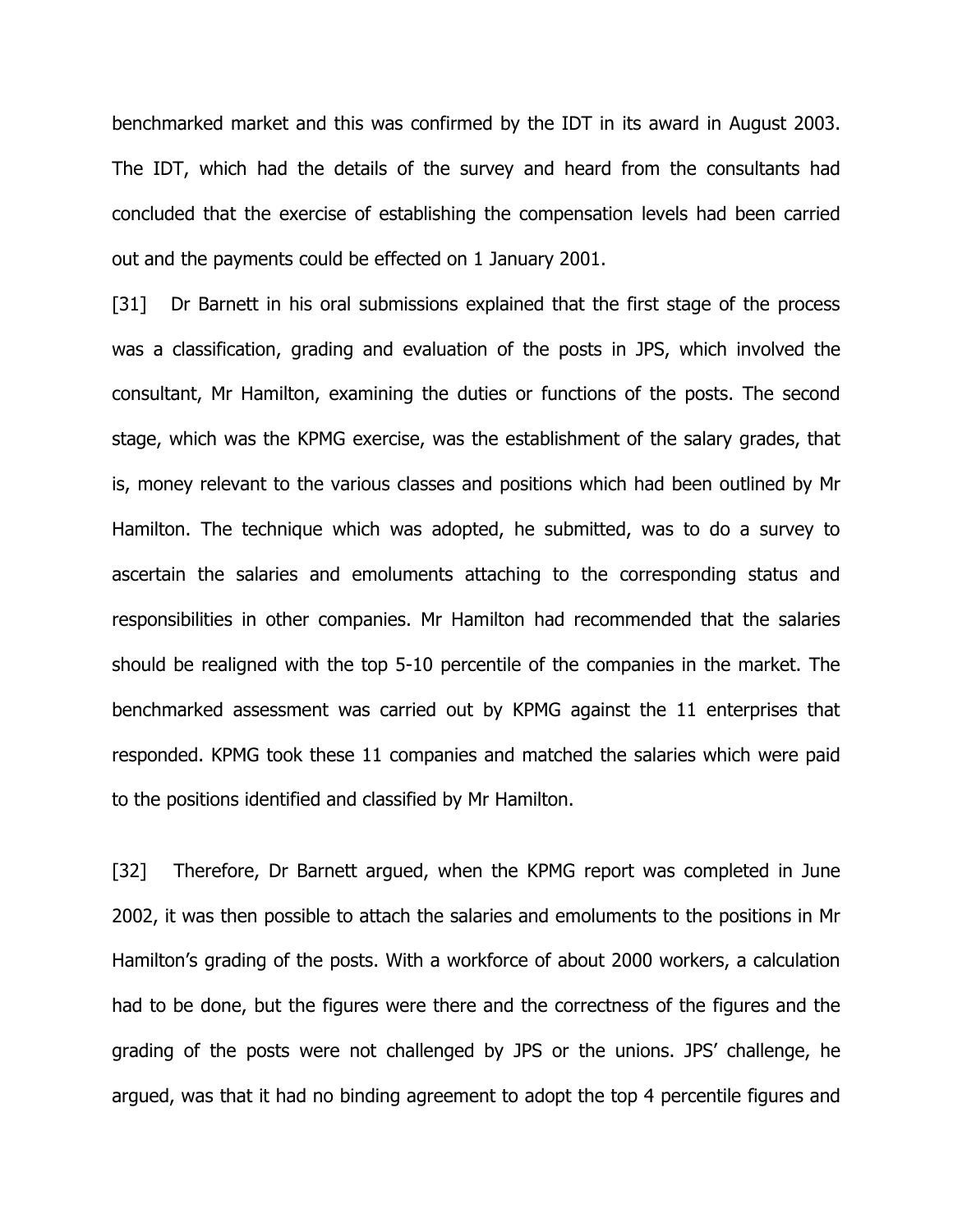that it had agreed to the top 11 percentile. This, he submitted, was the dispute and it was identified by the IDT. Dr Barnett submitted that the issues which came before the courts had nothing to do with JPS' contention now, which is that there was uncertainty in the figures to be applied in the implementation of the IDT award. He submitted further that all of the language of the IDT, the Supreme Court and the Court of Appeal was about implementation of the award. Nothing was said about a market survey being carried out.

[33] Dr Barnett also submitted that the IDT would not have had the jurisdiction to recommend a market survey because the dispute that came to it was as a consequence of a market survey. Its term of reference was to settle the dispute, and by recommending a new survey, it would be creating a new one. He also submitted that one of the factors of importance is that the material on which the IDT and then the OUR decided, was not before this court. However, the IDT had made extensive reference to that material. So that when it came to fixing a date for the implementation and making of the award on that basis, the IDT had the material on which it could make its assessment. He submitted that had JPS been of the view that there was uncertainty, this would have been a ground of challenge for setting aside the award. Dr Barnett submitted that all these facts demonstrated that the salaries were calculable and should therefore have been included in the 2004 rate fixing application.

[34] Dr Barnett also submitted that the circumstances were not that JPS submitted its application and the OUR responded that it was premature. It was within the power of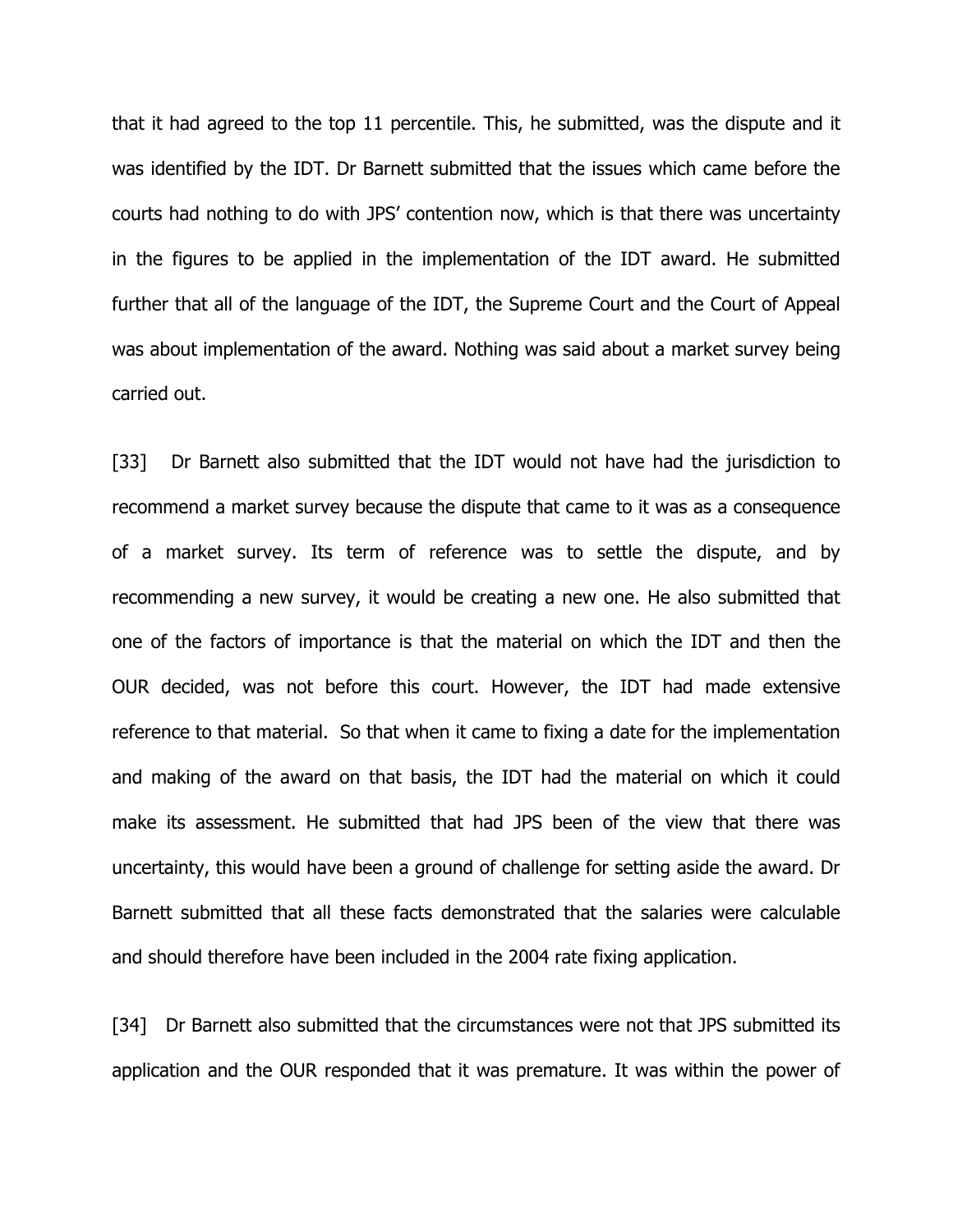the OUR to say that it was premature. Instead, JPS chose not to submit its application for other reasons. There was, learned counsel contended, no justification for excluding the costs associated with the reclassification exercise in its 2004 rate review application, and in fact the reason given for not including it had been advanced relatively recently. JPS' legal obligation arose at the time of the IDT's award, he argued. However, it submitted its application long after the legal obligation had arisen to comply with the award and there was no stay of the award. The delay was, he argued, entirely the fault of JPS.

# **Analysis**

- [35] In my view, these grounds of appeal give rise to two issues as follows:
	- (1) Did the judge err in failing to find that there was no illegality in the Tribunal's interpretation of the licence that "managerial decisions" excluded from costs which may be claimed by JPS under the Z-factor provision, also relates to decisions which were taken before the grant of the licence in 2001? (ground a)
	- (2) Was the judge correct in finding that there was no irrationality in the tribunal's finding that there was sufficient evidence in the possession of JPS for it to calculate the costs of the reclassification exercise and so include it in its 2004 application? (ground b)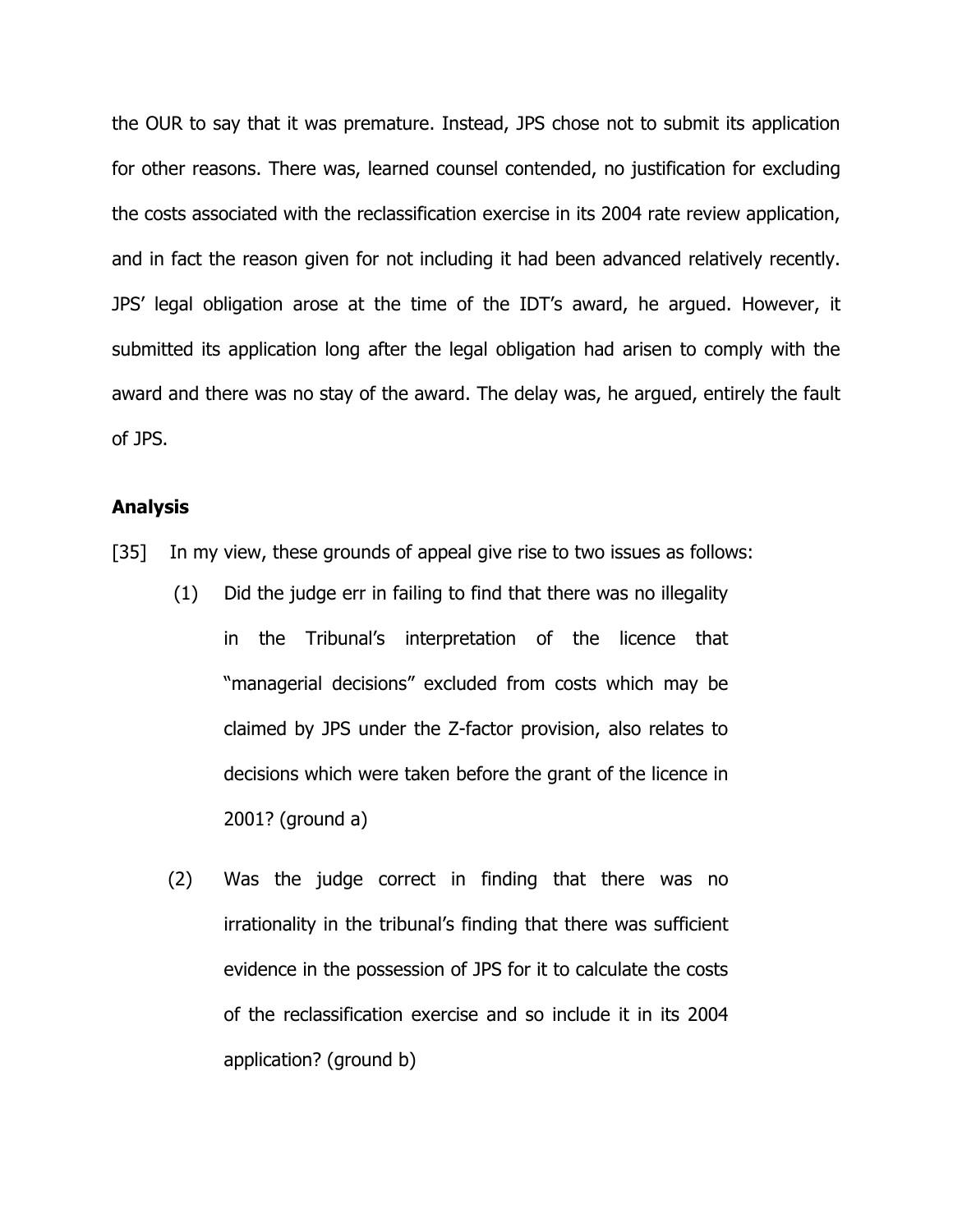# **Issue (1)**

[36] I accept, and agree with, the submissions of learned Queen's Counsel for the appellant, that the law is clear, and has been expressly stated in the authorities and leading law texts, that if an inferior tribunal states its reasons, and those reasons are wrong in law, certiorari lies to quash the decision. In **R v Northumberland Compensation Appeal Tribunal; Ex parte Shaw**, which was a case dealing with the issue of an appeal to the appeal tribunal in respect of compensation for loss of employment awarded by the compensation authority (regulations 10 and 12 of the National Health Service (Transfer of Officers and Compensation) Regulations 1948, Lord Denning said:

> "The question in this case is whether the Court of King's Bench can intervene to correct the decision of a statutory tribunal which is erroneous in point of law. No-one has ever doubted that the Court of King's Bench can intervene to prevent a statutory tribunal from exceeding the jurisdiction which Parliament has conferred on it, but it is quite another thing to say that the King's Bench can intervene when a tribunal makes a mistake of law. A tribunal may often decide a point of law wrongly while keeping well within its jurisdiction. If it does so, can the King's Bench intervene? There is a formidable argument against any intervention on the part of the King's Bench at all. The statutory tribunals, like the one in question here, are often made the judges both of fact and law, with no appeal to the High Court. If, then, the King's Bench should interfere when a tribunal makes a mistake of law, the Kings Bench may well be said to be exceeding its own jurisdiction. It would be usurping to itself an appellate jurisdiction which has not been given to it. The answer to this argument, however, is that the Court of King's Bench has an inherent jurisdiction to control all inferior tribunals, not in an appellate capacity, but in a supervisory capacity. This control extends not only to seeing that the inferior tribunals keep within their jurisdiction, but also to seeing that they observe the law. The control is exercised by means of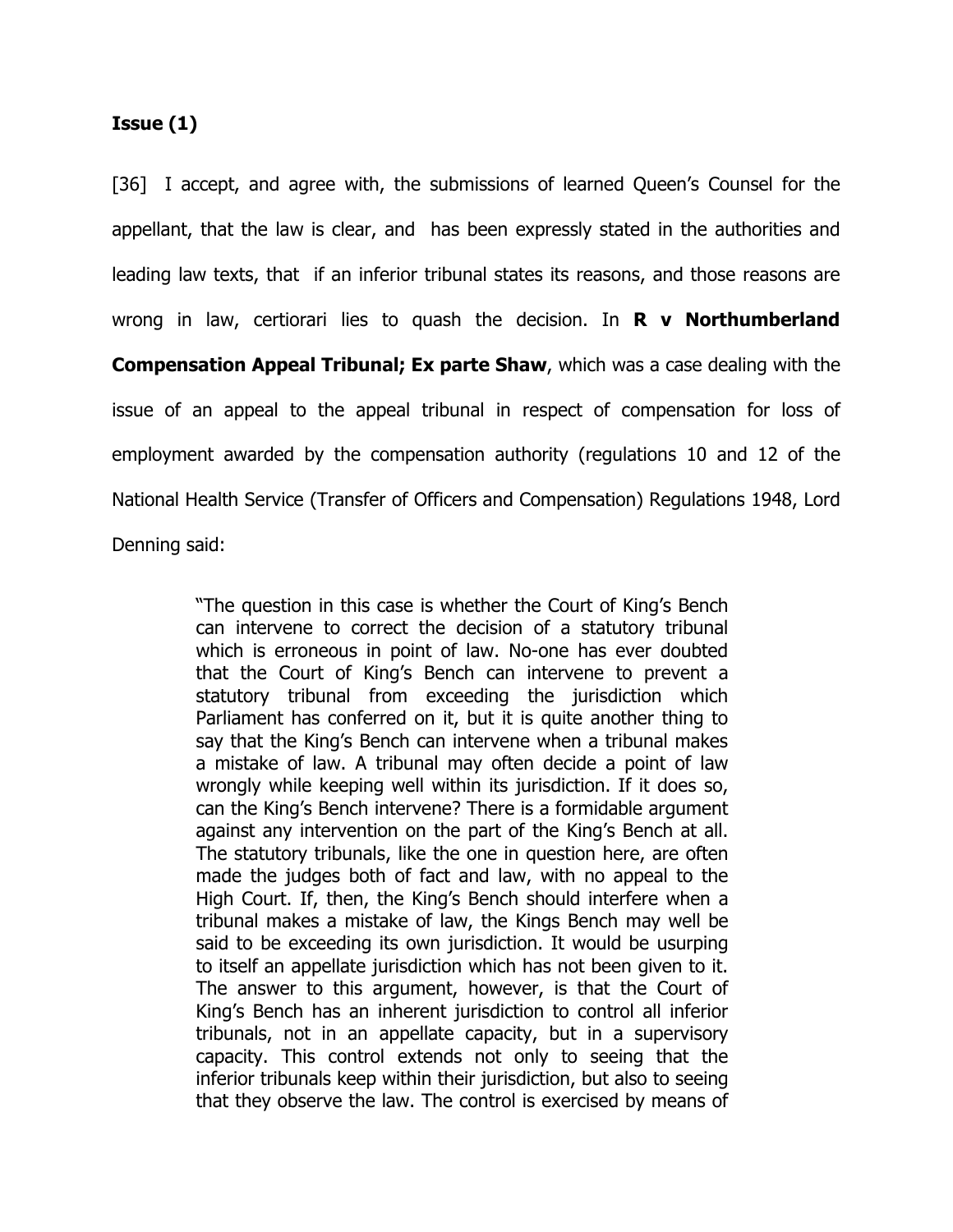a power to quash any determination by the tribunal which, on the face of it, offends against the law…"

So the court in its supervisory capacity can by way of judicial review of the actions of the inferior tribunal, when wrong in law, remove the decision into the Supreme Court to quash the same.

[37] In the well known and oft cited House of Lords case, **Anisminic v Foreign** 

**Compensation Commission,** Lord Morris in endorsing this principle specifically as it

relates to the judicial review of errors of law made by an inferior tribunal, said this:

"…If a tribunal, while acting within its jurisdiction, makes an error of law which it reveals on the face of its recorded determination then the court, in the exercise of its supervisory function, may correct the error unless there is some provision preventing a review by a court of law.."

[38] In a much later case, in the English Court of Appeal, **R (on the application of** 

**Q and others) v Secretary of State for the Home Department** [2003] 2 All ER

905, Lord Phillips MR in a judgment delivered on behalf of the court recognized the

above principle to be of some antiquity, having continuing relevance and applicability

and stated:

 "… courts of judicial review have been competent since the decision in **Anisminic Ltd v Foreign Compensation Commission** to correct any error of law whether or not it goes to jurisdiction…"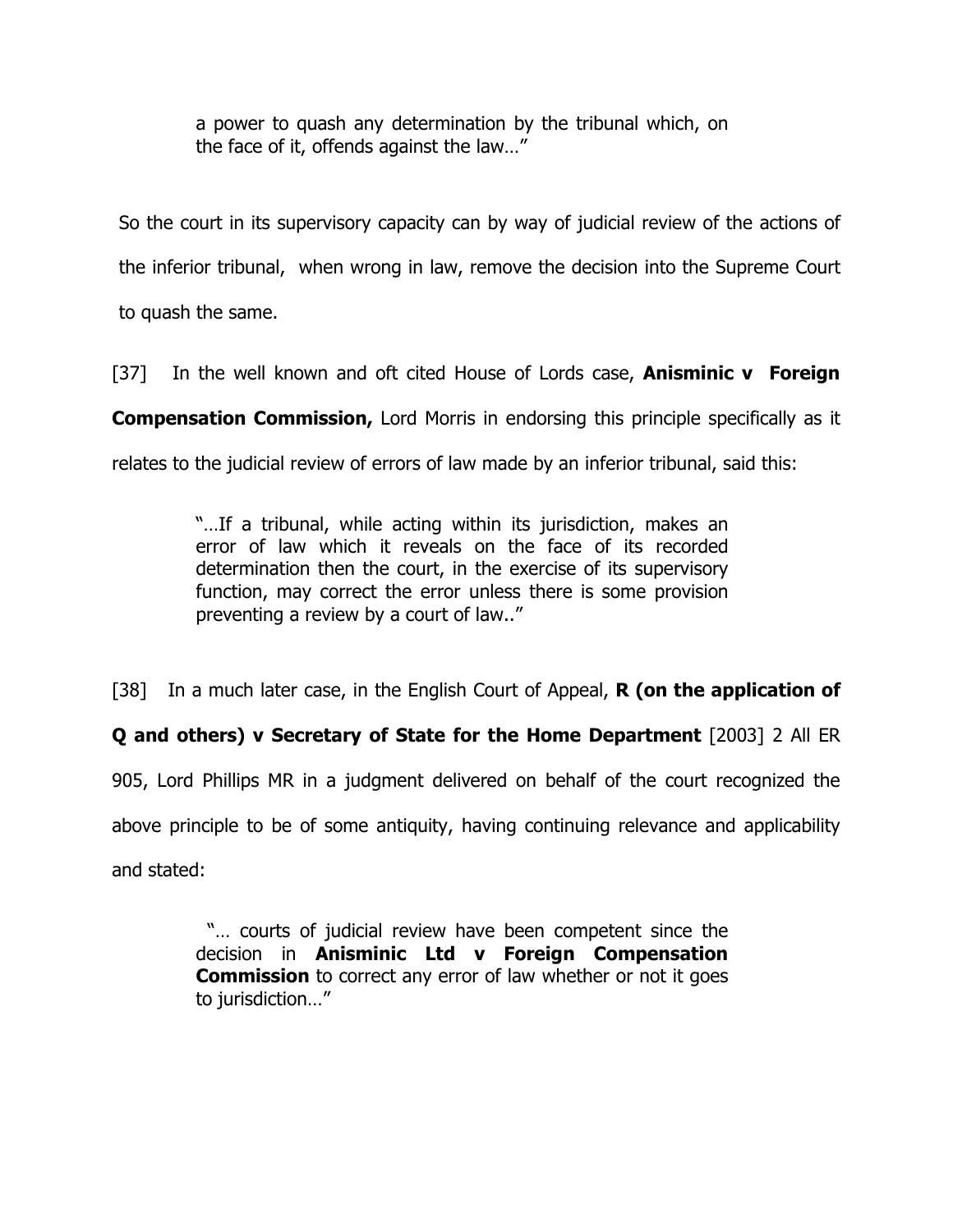[39] I also accept the submission of learned Queen's Counsel that the misinterpretation of a statute or any other legal document by a tribunal is an error of law which is subject to review. The learned authors of Halsbury's Laws of England, 5<sup>th</sup> Edition, Volume 61, at paragraph 612, state this position clearly, and also set out the actions which would constitute an error of law by a public body. The paragraph reads, in part:

> "There is a general presumption that a public decision-making body has no jurisdiction or power to commit an error of law, thus where a body errs in law in reaching a decision or making an order, the court may quash that decision or order. The error of law must be relevant, that is to say it must be an error in the actual making of the decision which affects the decision itself…

> A public body will err in law if it acts in breach of fundamental human rights, misinterprets a statute, or any other legal document, or a rule of common law…"

It is therefore abundantly clear that in the instant case, if the decision of the tribunal demonstrates that the tribunal had committed an error of law, it would have acted illegally and the court could examine the decision and quash the same forthwith.

[40] Central to the decision of the tribunal in this matter, was the question of the true and proper construction of the licence granted by the Minister to JPS. JPS' contention was that the tribunal erred when it interpreted the term "managerial decision" in the provision in the licence dealing with the "Z-factor". Central to this appeal therefore, is whether the learned judge erred when she found that the tribunal did not do so.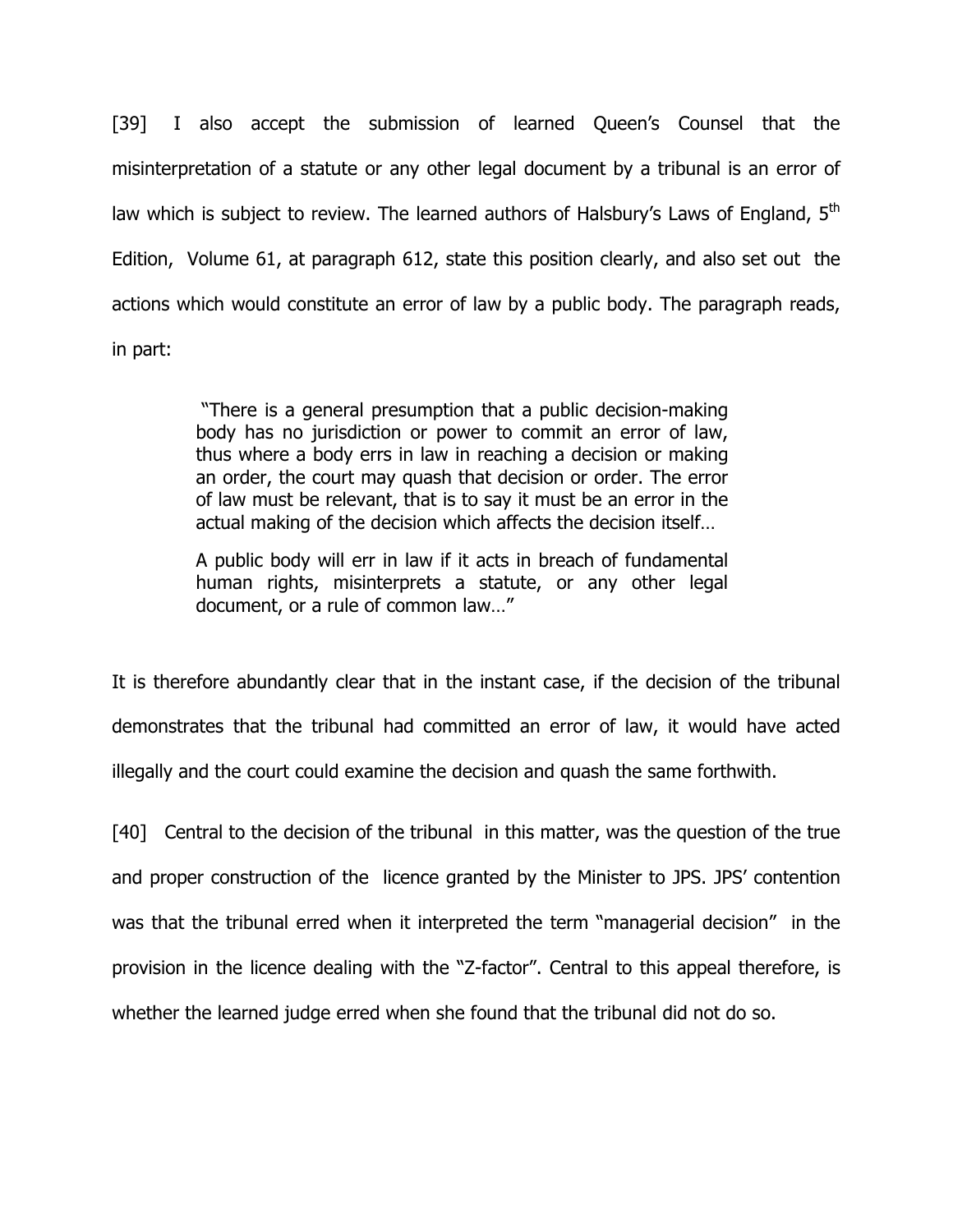[41] There are several cases of high authority covering over four decades that have given guidance to the approach to be adopted by the courts when dealing with that difficult question - the true and proper construction of a statutory instrument or document. For this analysis, I shall examine the principles distilled from two decisions of the House of Lords, namely **Trollope & Colls Ltd v North West Metropolitan Regional Hospital Board** [1973] 2 All ER 260, and **Investors Compensation Scheme Ltd v West Bromwich Building Society and Others**; and of the Privy Council, namely **Attorney General of Belize and others v Belize Telecom Ltd and Anor** and **Thompson and Thompson v Goblin Hill Hotels Limited** [2011] UKPC 8, and discuss their applicability to the facts of the instant case.

[42] **Trollope and Colls** concerned the interpretation of a construction contract for the building of a hospital and clinical research centre in which the contract provided for work to be undertaken in three phases, in circumstances where the third phase was to commence six months after the date of issue of the Certificate of Practical Completion in respect of the first phase of construction. There was also a fixed date for the completion of the third phase, and no provision for the variation of that date. As there were extensions of time granted in respect of phase I, a very shortened time remained for the completion of phase III. The hospital board which was then unable to nominate subcontractors who could perform to that time schedule, contended in proceedings brought by the contractors, that the time for completion of phase III ought to be extended by the 47 weeks by which phase I had been extended. This contention was upheld on appeal, the majority of that court stating, that "since the parties, in fixing the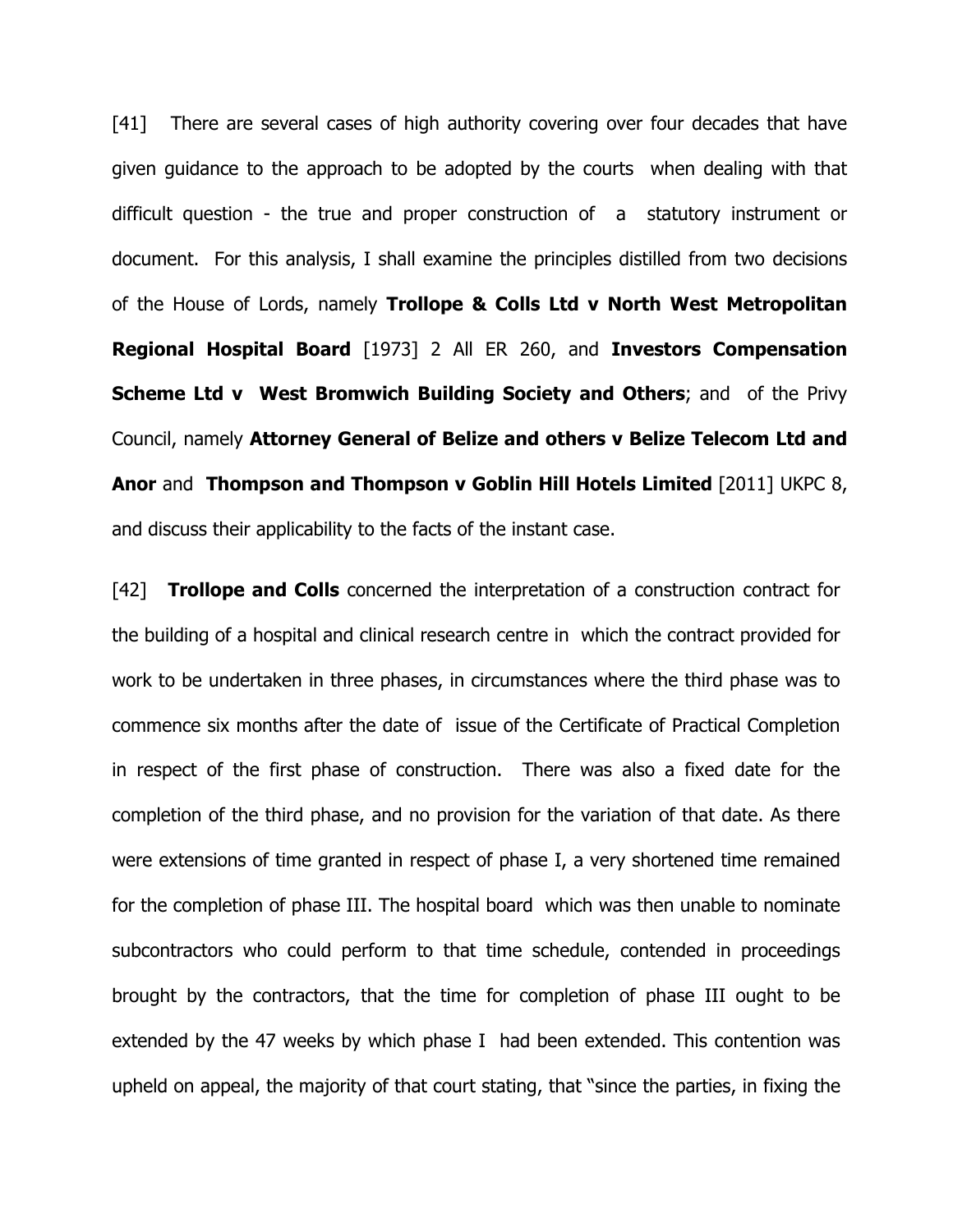date for completion of phase III, must have overlooked the possibility that phase I would not be completed on time, it was open to the court to imply a term such as it considered the parties as fair and reasonable people would have made".

[43] In allowing the appeal, Lord Pearson in the House of Lords, agree with the position taken by Cairns LJ in his dissenting judgment in the Court of Appeal, where he said:

> "Here we are being invited to construe the contract not by a restrictive interpretation nor by choosing between two possible meanings of a clause, but by adding words for which I can find no sort of warrant,"

Lord Pearson agreed with Counsel's statement and concluded at page 268 a-c, by

stating:

"… the court does not make a contract for the parties. The court will not even improve the contract which the parties have made for themselves, however, desirable the improvement might be. The court's function is to interpret and apply the contract which the parties have made for themselves. If the express terms are perfectly clear and free from ambiguity, there is no choice to be made between different possible meanings: the clear terms must be applied even if the court thinks some other terms would have been more suitable. An unexpressed term can be implied if and only if the court finds that the parties must have intended that term to form part of their contract: it is not enough for the court to find that such a term would have been adopted by the parties as reasonable men if it had been suggested to them: it must have been a term that went without saying, a term *necessary* to give business efficacy to the contract, a term which, although tacit, formed part of the contract which the parties made for themselves. The relevant express term is entirely clear and free from ambiguity: the date for completion of phase III is the date stated in the appendix to conditions "C", which is 30<sup>th</sup> April 1972. That term in itself can have only one meaning."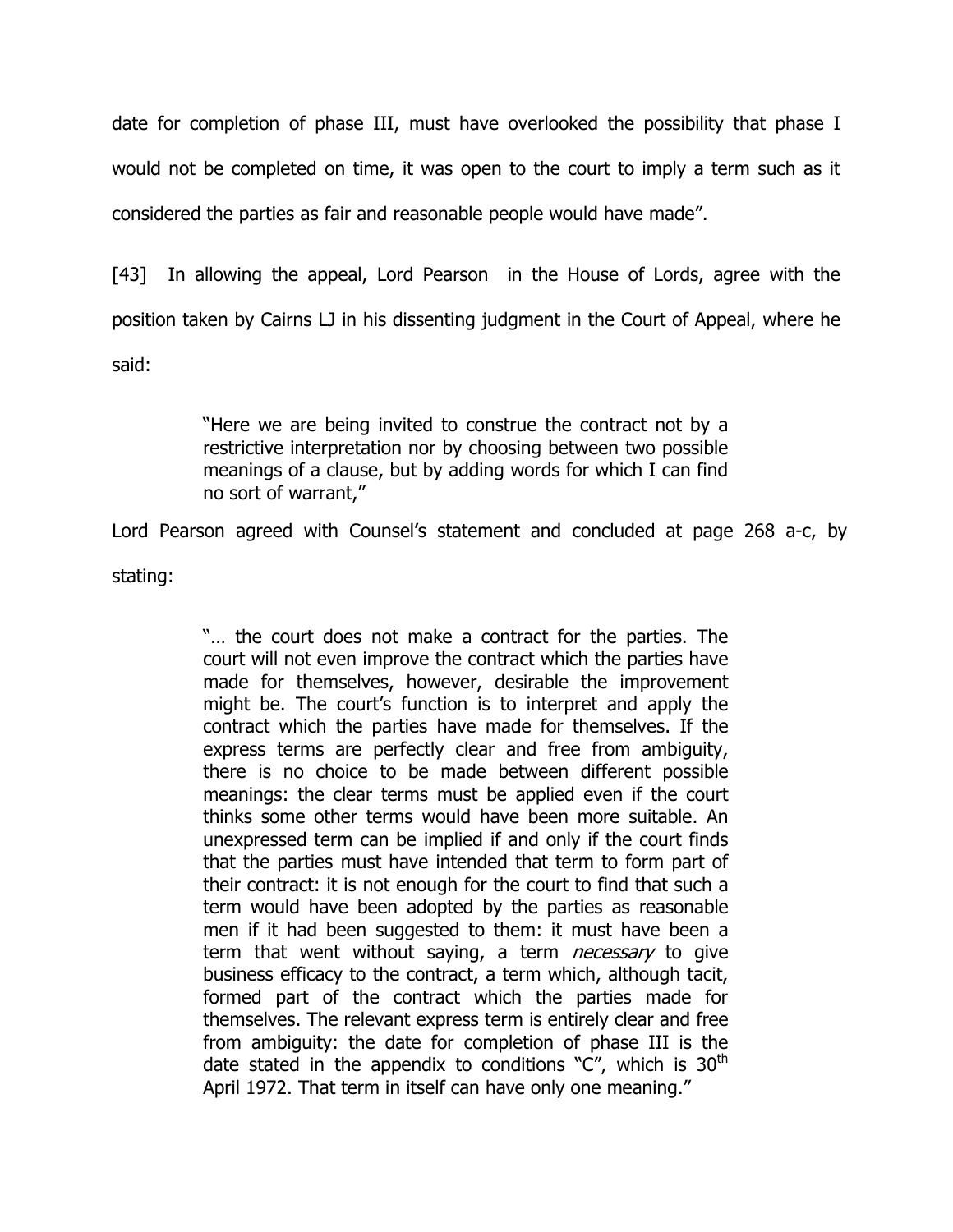[44] In commenting that the hospital board was asking the court to rectify the clause

to make it accord not with the actual intention of the parties but what the hospital

board felt must be imputed to them, Lord Cross of Chelsea stated at page 271 b-d:

"… In such a case as I have always understood the law, it is not enough for the party seeking to have the words varied to say to the court: 'We obviously did not mean what we have said, so please amend the clause so as to make it read in what you think is the most reasonable way'. He must establish not only that the parties obviously did not mean what they said but also that if they had directed their minds to the question they would obviously have framed the clause in the way for which he contends…"

The court found that not to be the case, as there were a number of different ways in which the clause may have been varied.

# [45] In **Investors Compensation Scheme v West Bromwich Building Society**,

the question arose as to whether the investors had assigned the rights arising out of a transaction to the Investors Compensation Scheme (ICS) to claim damages for negligent advice, but at the same time had retained the right to claim an abatement in the mortgage sums due, to undue influence and if so, whether the assignment was invalid. The headnote sets out with clarity the decision of the court, which I accept as an embodiment of the applicable principles in respect of the issue of construction of a document. In any event, those principles were laid out forcefully in the speech of Lord Hoffmann. So for ease of comprehension, of what can be a difficult and sometimes confusing area of the law, I have set out that portion of the headnote of the case,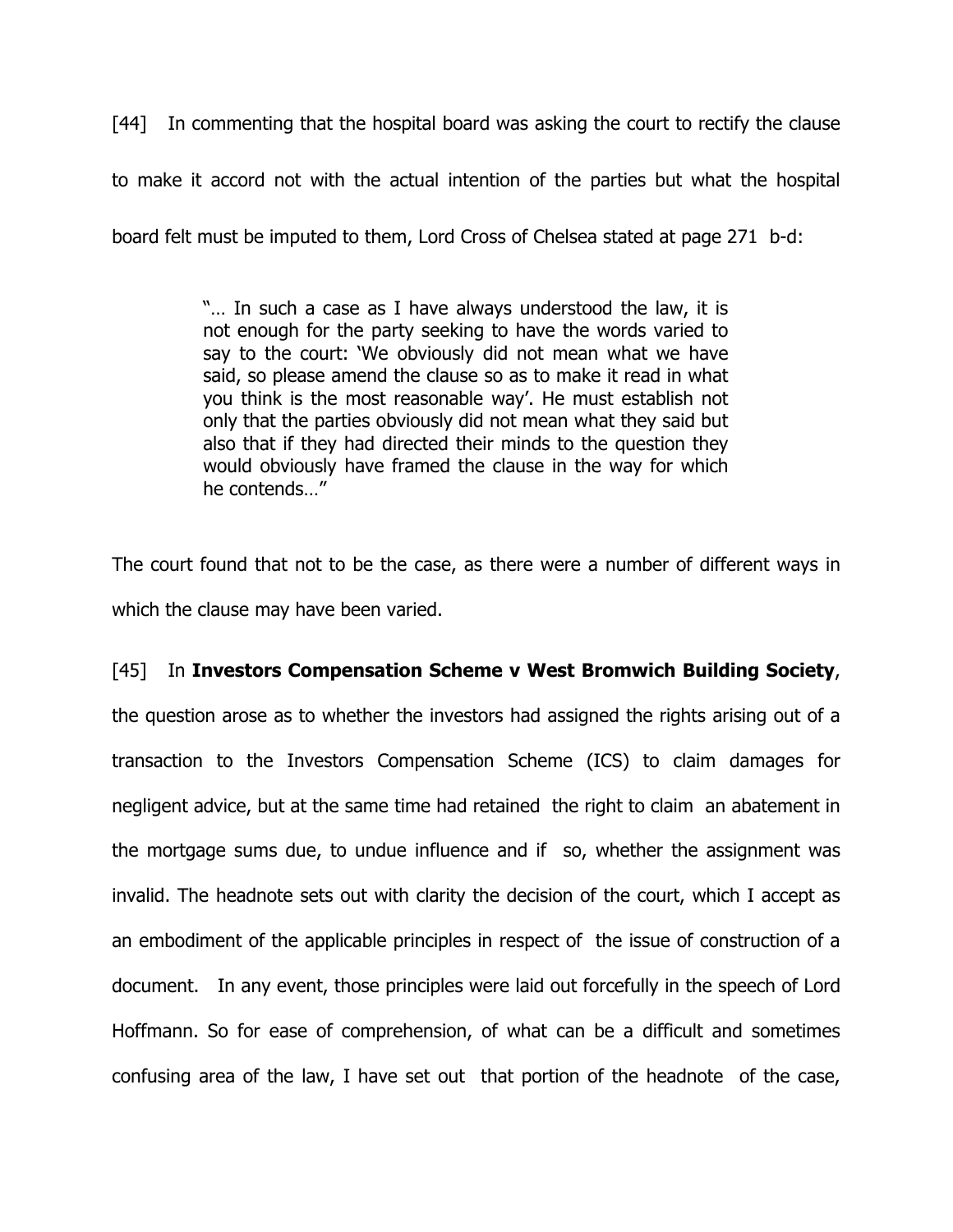which is relevant for these purposes, and also what Lord Hofmann refers to as the five common sense principles of interpretation of contractual documents. The headnote

reads:

"Held **–** (Lord Lloyd of Berwick dissenting) The matrix of fact against which a contractual document was to be construed included anything which would have affected the way in which the language of the document would have been understood by a reasonable man. Although the court would as a matter of common sense normally apply the presumption that words were to be given their natural and ordinary meaning, if it was clear from the background that the parties, for whatever reason, had used the wrong words of syntax or that something must have gone wrong with the language used, the court was not obliged to attribute to the parties an intention which they plainly could not have had. Notwithstanding the words used, section 3(b) of the claim form was to be construed to reflect the fact that the parties intended that an investor should assign to the ICS his claim for damages while retaining any claim for an abatement of his debt which arose out of a claim for rescission whether for undue influence or otherwise."

The five common sense principles in respect of the interpretation of contractual

documents were summarised by Lord Hoffmann in this way:

- "(1) Interpretation is the ascertainment of the meaning which the document would convey to a reasonable person having all the background knowledge which would reasonably have been available to the parties in the situation in which they were at the time of the contract.
- (2) The background was famously referred to by Lord Wilberforce as the 'matrix of fact', but this phrase is, if anything, an understated description of what the background may include. Subject to the requirement that it should have been reasonably available to the parties and to the exception to be mentioned next, it includes absolutely anything which would have affected the way in which the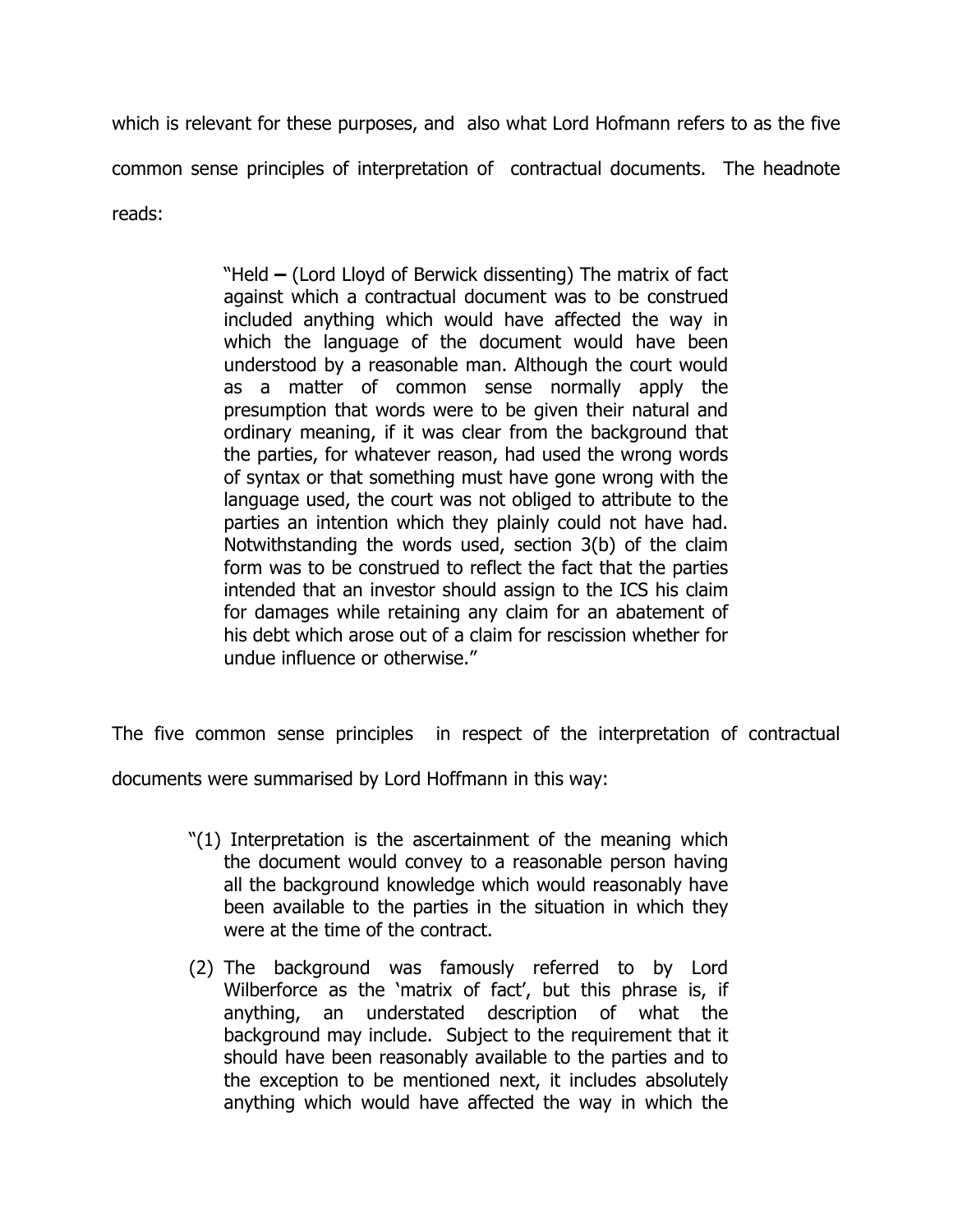language of the document would have been understood by a reasonable man.

- (3) The law excludes from the admissible background the previous negotiations of the parties and their declarations of subjective intent. They are admissible only in an action for rectification. The law makes this distinction for reasons of practical policy and, in this respect only, legal interpretation differs from the way we would interpret utterances in ordinary life. The boundaries of this exception are in some respects unclear. But this is not the occasion on which to explore them.
- (4) The meaning which a document (or any other utterance) would convey to a reasonable man is not the same thing as the meaning of its words. The meaning of words is a matter of dictionaries and grammars; the meaning of the document is what the parties using those words against the relevant background would reasonably have been understood to mean. The background may not merely enable the reasonable man to choose between the possible meanings of words which are ambiguous but even (as occasionally happens in ordinary life) to conclude that the parties must, for whatever reason, have used the wrong words or syntax (see Mannai Investment Co Ltd v Eagle Star Life Assurance Co Ltd) [1997] 3 All ER 352, [1997] 2 WLR 945.
- (5) The 'rule' that words should be given their 'natural and ordinary meaning' reflects the commonsense proposition that we do not easily accept that people have made linguistic mistakes, particularly in formal documents. On the other hand, if one would nevertheless conclude from the background that something must have gone wrong with the language, the law does not require judges to attribute to the parties an intention which they plainly could not have had. Lord Diplock made this point more vigorously when he said in Antaios Cia Naviera SA v Salen Rederierna AB, The Antaios [1984] 3 All ER 229 at 233, [1985] AC 191 at 201.

 '…if detailed semantic and syntactical analysis of words in a commercial contract is going to lead to a conclusion that flouts business common sense, it must be made to yield to business common sense.'"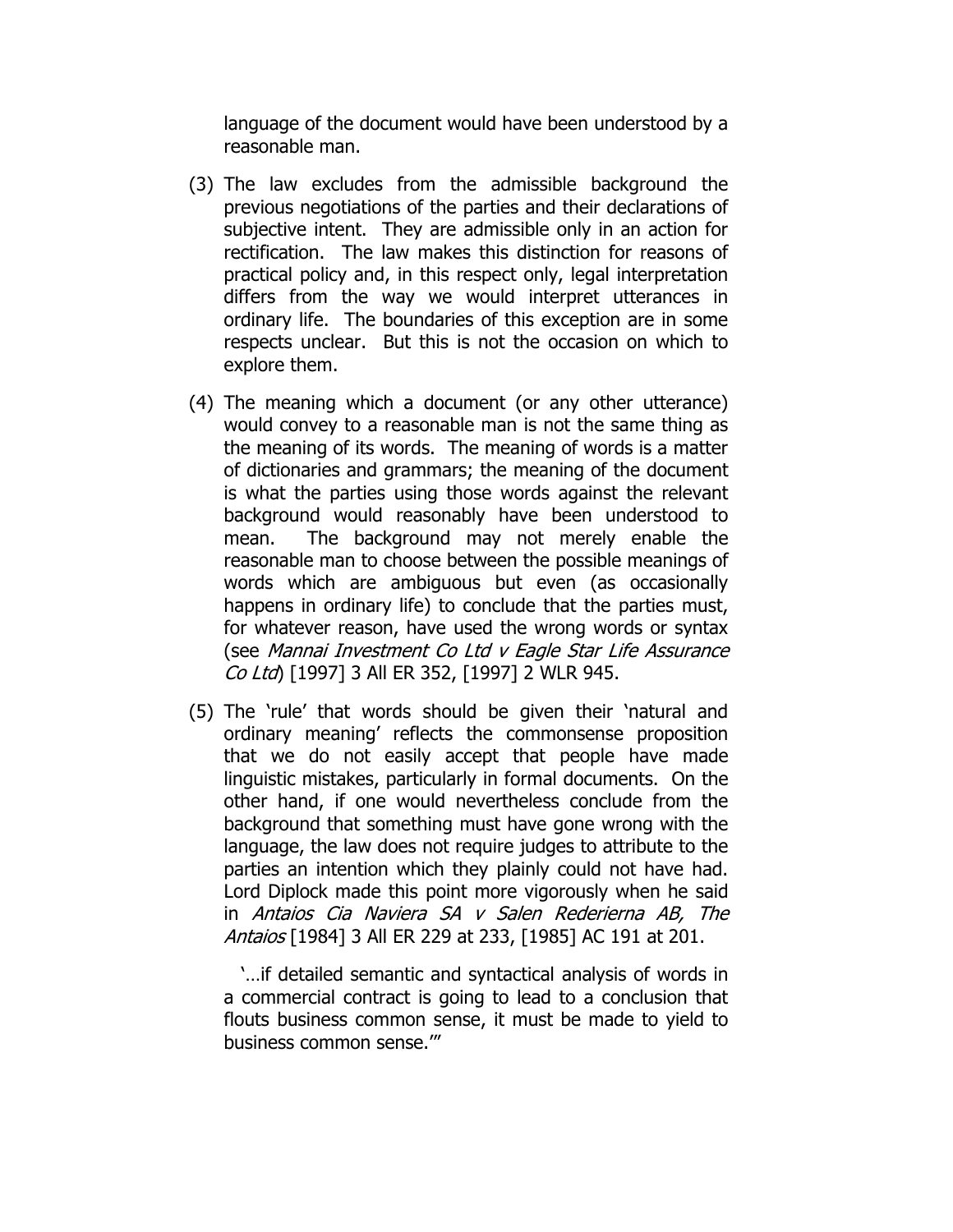[46] **Attorney General of Belize and Others v Belize Telecom Ltd and Another**, concerns the interpretation of articles of a company in which only a special shareholder holding certain types of shares had the authority to remove certain directors. At the relevant time no such person existed and the question arose as to whether those certain directors were not removable, or should the articles be construed, that by implication, such a director appointed by a specified shareholding, vacated office if there was no longer any holder of such a shareholding. The Supreme Court held that such a term should be implied, the Court of Appeal disagreed "finding that the construction could not be derived from the language of the articles''. The Privy Council allowed the appeal. Lord Hoffmann in delivering the judgment on behalf of the Board, took the opportunity to make some general observations about the process of implication. He said this:

- "[16] ..The court has no power to improve upon the instrument which it is called upon to construe, whether it be a contract, a statute or articles of association. It cannot introduce terms to make it fair or more reasonable. It is concerned only to discover what the instrument means. However, that meaning is not necessarily or always what the authors or parties to the document would have intended. It is the meaning which the instrument would convey to a reasonable person having all the background knowledge which would reasonably be available to the audience to whom the instrument is addressed: see Investors' compensation Scheme Ltd v West Bromwich Building Society [[1998] 1 All ER 98 at 114-114...] It is this objective meaning which is conventionally called the intention of the parties, or the intention of Parliament, or the intention of whatever person or body was or is deemed to have been the author of the instrument.
- [17] The question of implication arises when the instrument does not expressly provide for what is to happen when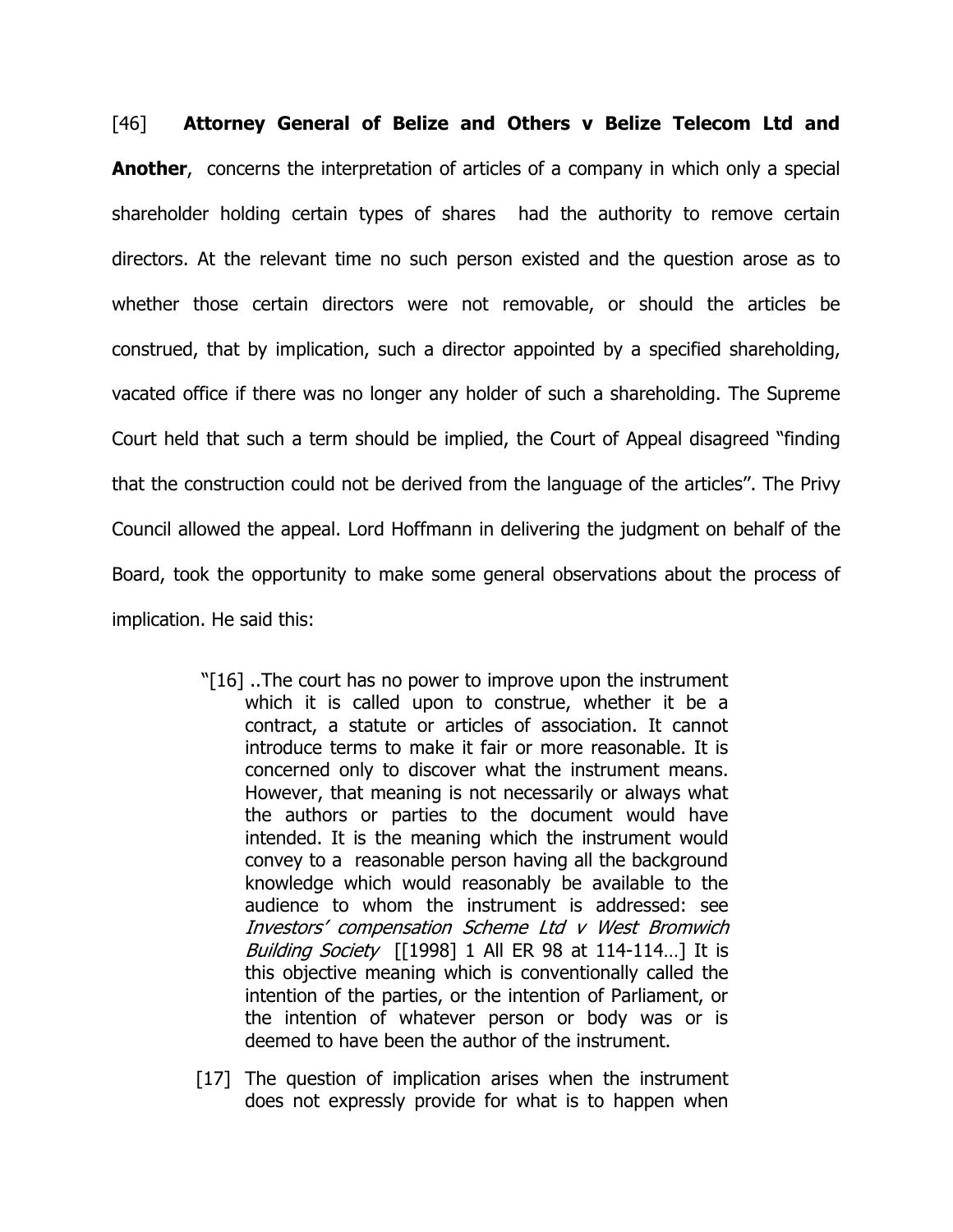some event occurs. The most usual inference in such a case is that nothing is to happen. If the parties had intended something to happen, the instrument would have said so. Otherwise, the express provisions of the instrument are to continue to operate undisturbed. If the event has caused loss to one or other of the parties, the loss lies where it falls.

- [18] In some cases, however, the reasonable addressee would understand the instrument to mean something else. He would consider that the only meaning consistent with the other provisions of the instrument, read against the relevant background, is that something is to happen. The event in question is to affect the rights of the parties. The instrument may not have expressly said so, but that is what it must mean. In such a case, it is said that the court implies a term as to what will happen if the event in question occurs. But the implication of the term is not an addition to the instrument. It only spells out what the instrument means.
- [19] The proposition that the implication of a term is an exercise in the construction of the instrument as a whole is not only a matter of logic (since a court has no power to alter what the instrument means) but also well supported by authority." [See **Trollope & Colls Ltd v North West Metropolitan Regional Hospital Board**]

[47] In **Thompson and Thompson v Goblin Hill Hotels Limited** the main issue on the appeal was the true construction of article 91 of the articles of association of Goblin Hill Hotels Limited and clause 5(b) of the lease of certain villa units constructed so that the company could operate as a hotel. Certain assessments were raised on the shareholders for the maintenance of the company and for the cost of carrying on the operation, and for the performance of the obligations of the company with regard to the villa units or apartments at Goblin Hill. The question was whether the assessments were to be determined by reference to the whole of the issued shareholding of the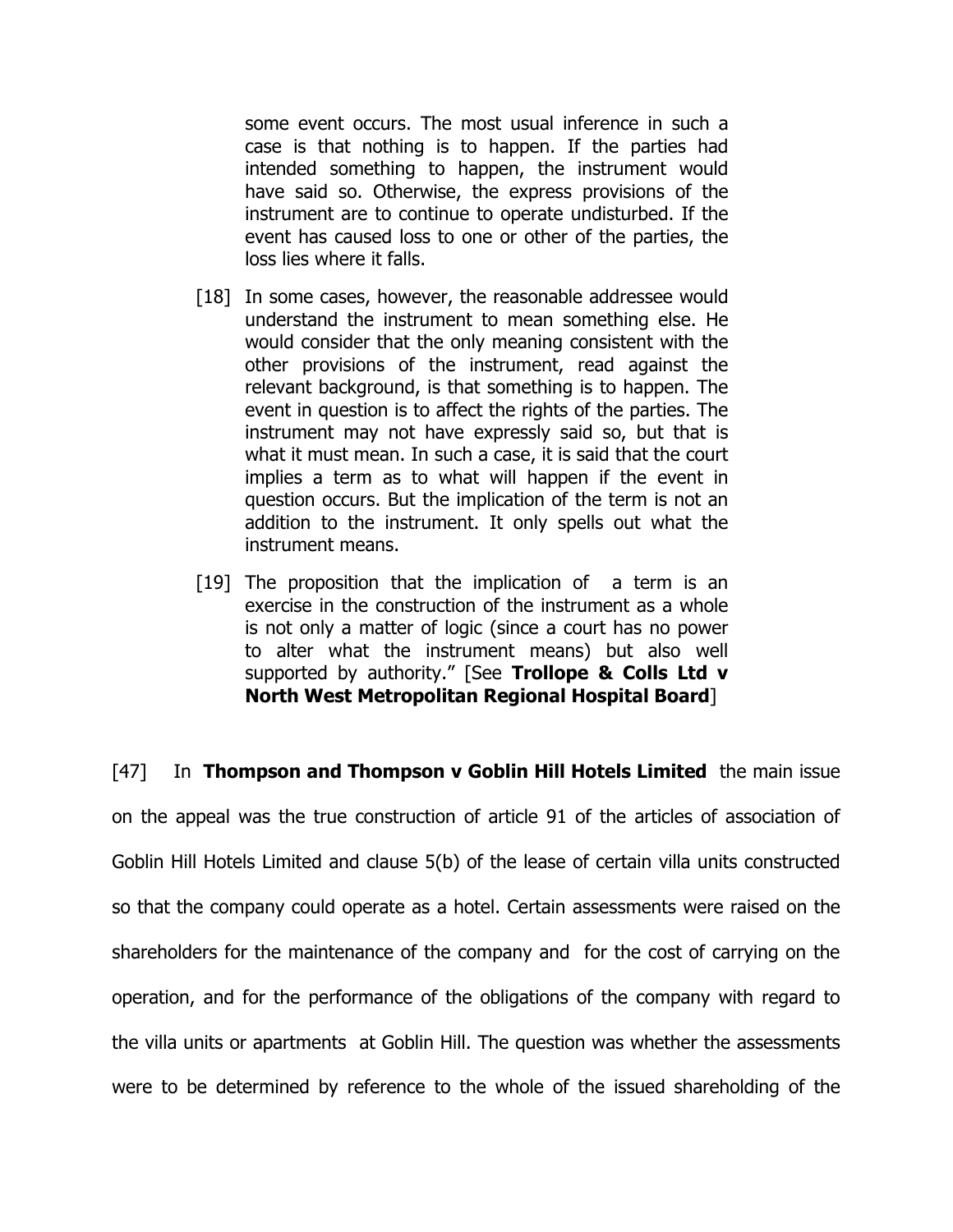company or only by reference to the issued shareholdings of those who were also leaseholders. Sykes J found the former, the Court of Appeal the latter, and the Privy Council allowed the appeal.

[48] The Privy Council was of the opinion that the plain and ordinary meaning of the words used in the article must prevail as that meaning could only be displaced if it produced a commercial absurdity. The Board was not of the view that it did. The Board commented that in some cases the absurdity was patent and clear on the face of the instrument, but in other cases the absurdity was less obvious, and could only be demonstrated by an explanation of the relevant background facts. In the opinion of the Board in such cases, it was for the party seeking to contend that the literal interpretation produced a commercial absurdity to prove the absurdity, which they had failed to do in this case. The clauses should therefore be given their plain and ordinary meaning. Additionally, relying on the principle enunciated in the **Attorney General of Belize v Belize Telcom**, the Board expressed the view, based on its reasoning set out previously in the judgment, that no term should be implied, the assessments should only be borne by each shareholder who was also a leaseholder, and in the proportion that his shareholding bore to those to whom villa units had been allocated.

[49] In my opinion what can be distilled from these cases, relevant to the issues on appeal are set out below:

> - in construing a document, one must not add words not originally placed therein;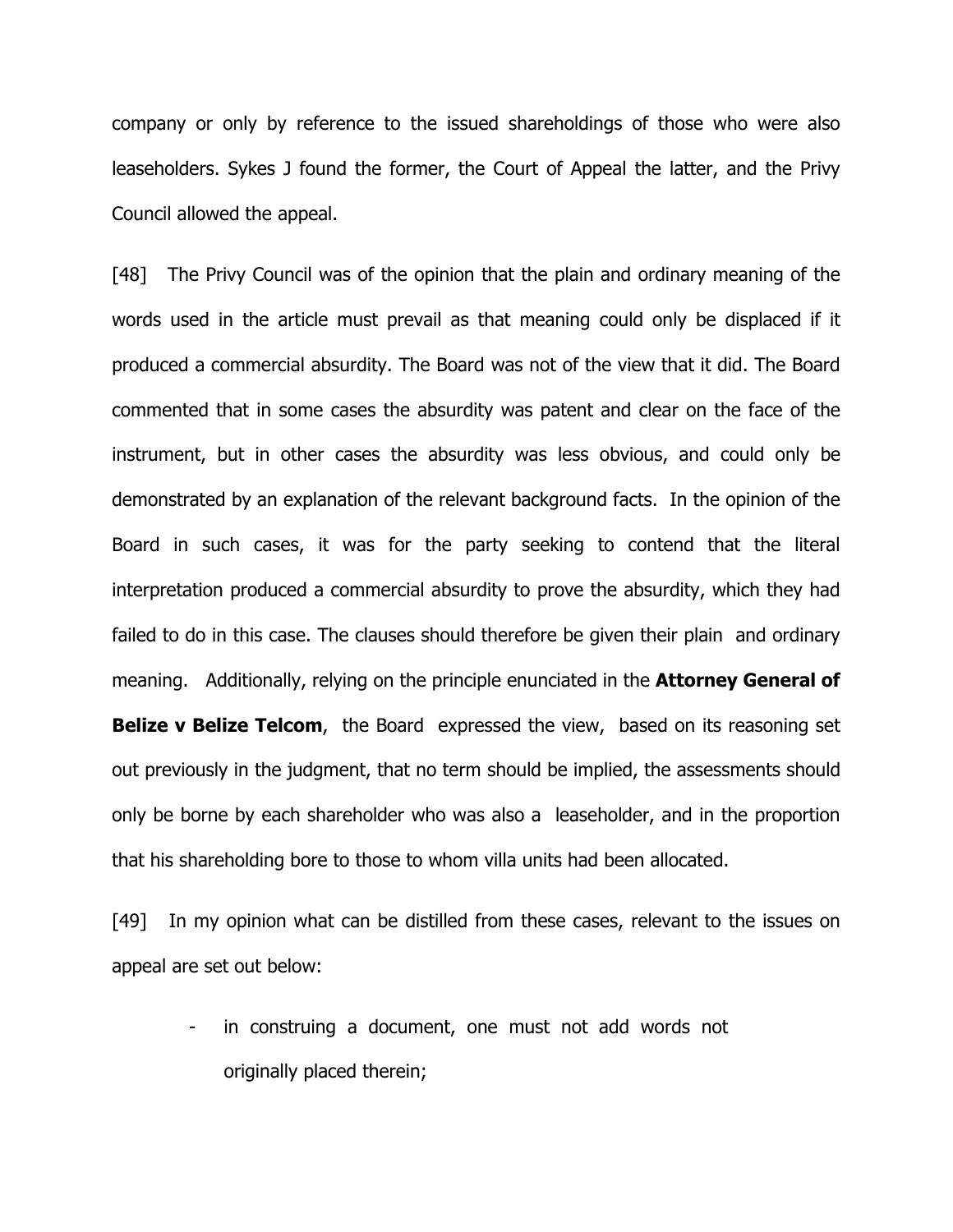- the court does not make a contract for the parties, or attempt to improve on terms expressed by them, but must interpret the contract as stated;
- the plain and ordinary meaning must be applied unless there are ambiguities, and then that meaning is only displaced if it results in a commercial absurdity. The onus is on the person claiming that the meaning is commercially absurd to prove it;
- a term is implied only if necessary to give business efficacy to the contract;
- the matrix of fact against which the contract and document is to be construed include anything that would have affected the way in which the language of the document would have been understood by a reasonable man; the law excludes from the admissible background the previous negotiations of the parties and the declarations of subjective intent; and
- the meaning of the document is what is important, not just the meaning of the words (eg grammar, syntax), that is the meaning which the instrument would convey to a reasonable person having all the background knowledge which would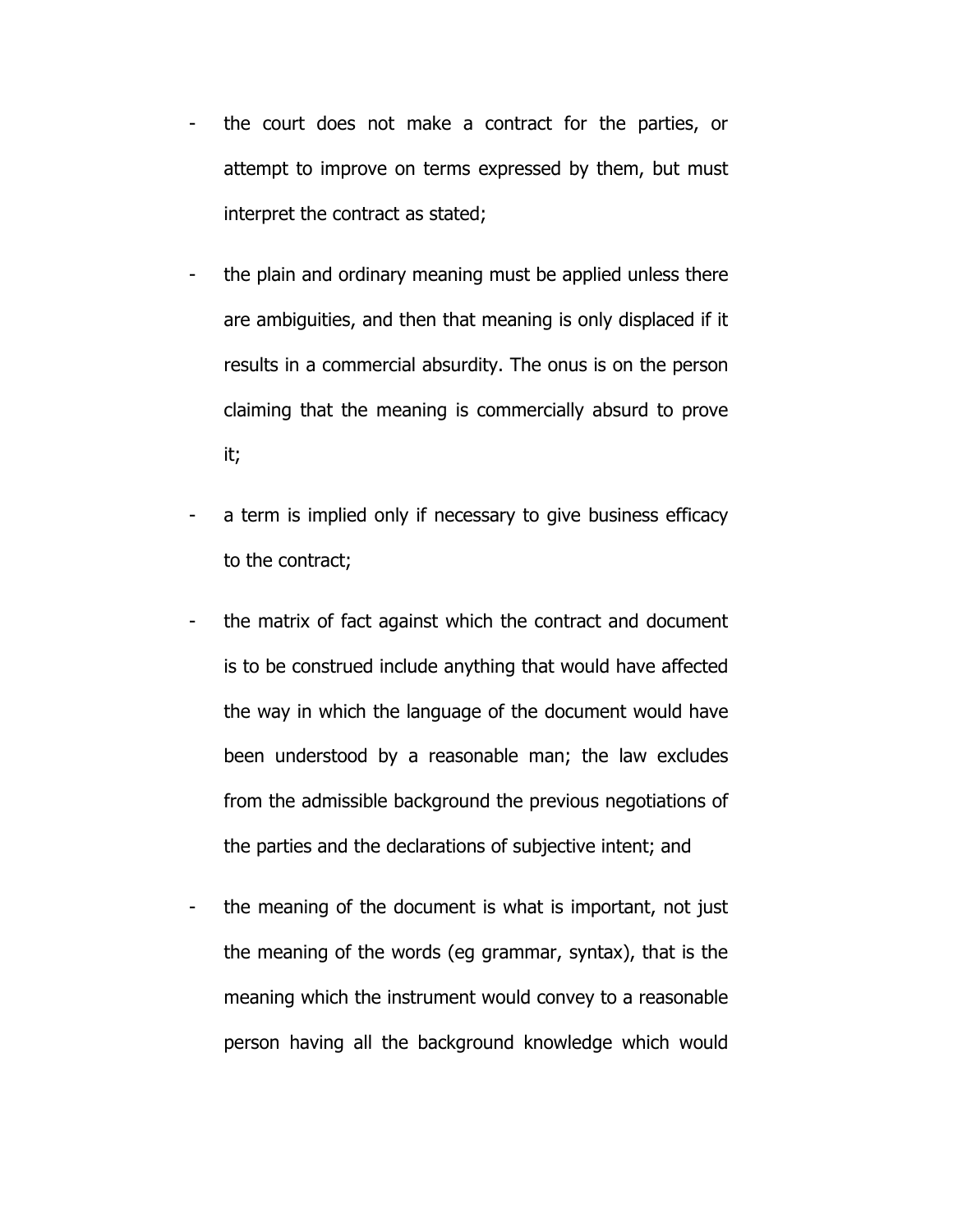reasonably be available to whom the instrument is addressed.

[50] With regard to this matter on appeal, it is my opinion that the words in the Zfactor clause are clear and unambiguous. The natural and ordinary meaning of the Z factor clause is that the allowed percentage increase in the price cap index, must firstly, affect the licencee's costs, secondly, must not be due to the licencee's managerial decisions **and** must not be captured by the other elements of the price cap mechanism. To be successfully allowed in the application for the new non-fuel base rate adjusted by the Z factor, all three aspects stated in the clause must be present. The relevant aspect on the appeal relates to the interpretation of "managerial decisions". Although JPS accepts that the decision to undertake the job and reclassification exercise in 1990 and the decision to re-engage the consultants to conduct another job evaluation and compensation review, were all managerial decisions taken by JPS, its contention is that the managerial decisions which are addressed in the Z-factor clause, would not refer to decisions taken before the issue of the licence, but to those made subsequently.

[51] I am cognizant of the argument that, as there was a change in the majority shareholder of JPS, and contemporaneous with that ownership and control of JPS passing to a privately owned company, Mirant Corporation Inc, the licence was issued; and that the OUR was created with one of its substantive obligations being price control, that the new owner should not be bound by previous decisions as they had no input in those decisions, and therefore no control over them. However, I would say that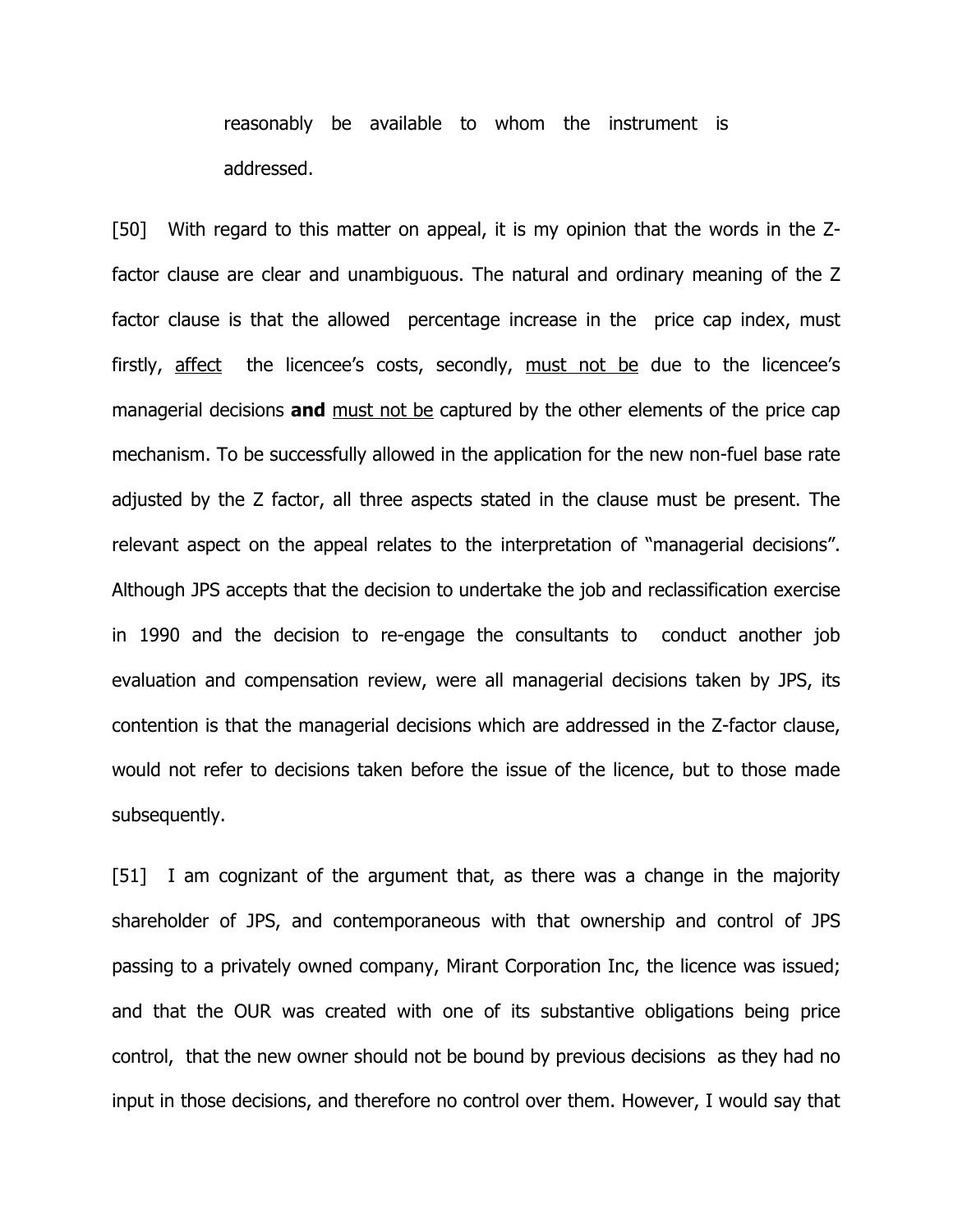to give the Z factor clause the interpretation for which JPS contends, would require one to do what the authorities guard against, in that, it would require one to read words into clause (b) therein, to specify that the "managerial decisions" "were those which have been made after the licence came into force". In my view, in reading the clause as it exists, there is no ambiguity, there is no commercial absurdity, and in any event, it would have been JPS who would have had to prove that one exists, which in my opinion, it has failed to do.

[52] Although JPS has submitted that a reasonable person with knowledge of the relevant background would not have understood the licence to preclude it from recovering under the Z factor provision, it seems to me that it would be almost impossible to accept that JPS did not know or appreciate that the reclassification, evaluation and compensation exercise that had been on-going since 1990, would have been the subject of managerial decisions which had been taken before the issue of the licence, and had been endorsed thereafter by further decisions taken subsequent to the licence, which would all be binding on the company. These were very important decisions as they related to the emoluments of the employees of the company and adjustments to bring those emoluments within the top 5-10 percentile of the market. One would have expected JPS to pay attention to and take into consideration, any historical corporate decisions relating to emoluments, bearing in mind the potential financial effect on the company.

[53] I accept entirely the statement of the tribunal which also appeared to have found favour with the learned trial judge that, "it seems ill in JPS' mouth to seek to maintain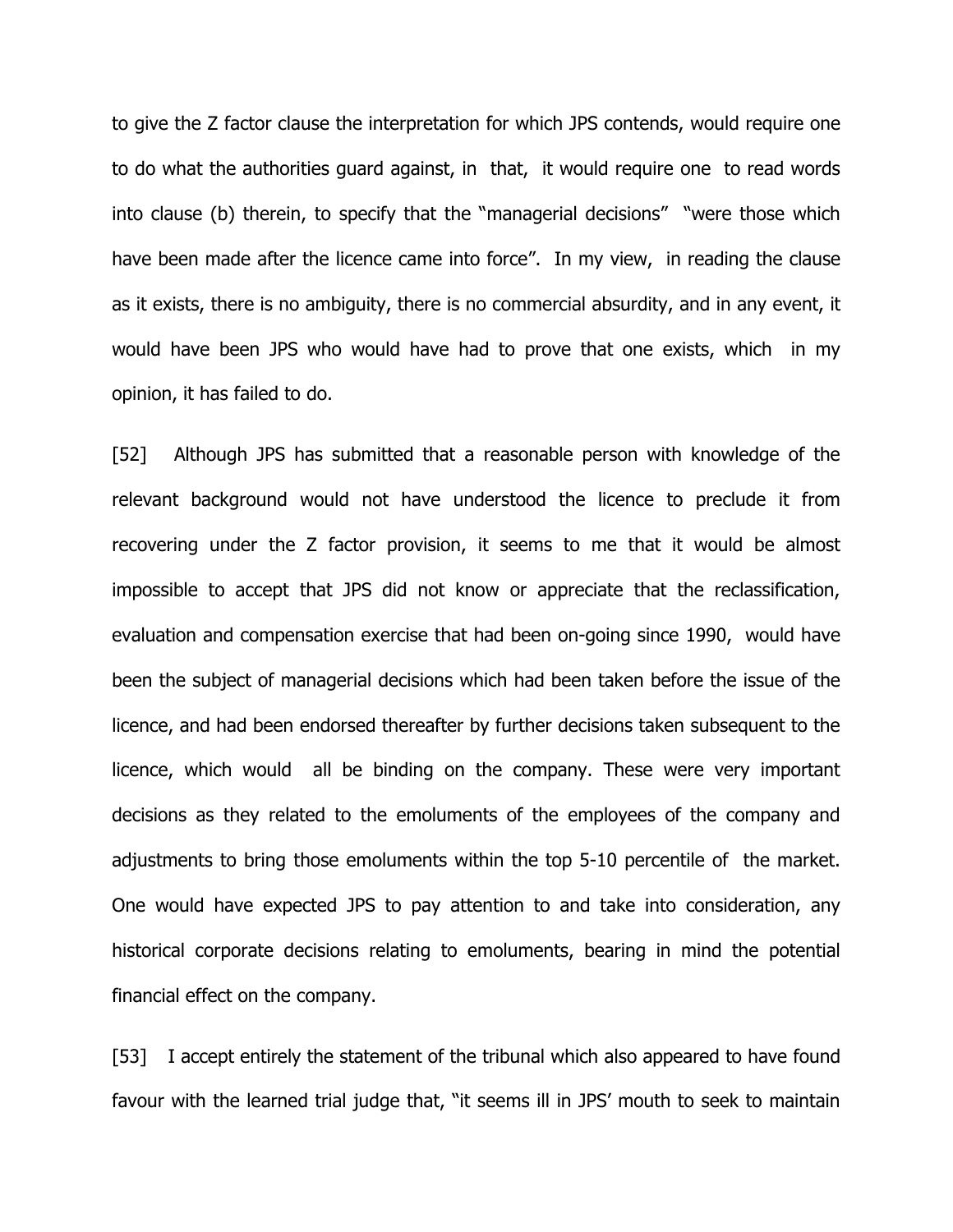with all its knowledge and background information, that it was not bound by its own decisions and ongoing conduct". JPS, the corporate entity, existed and continued its existence unchanged. Mirant Corporation was a shareholder, albeit the majority, with special management benefits". The tribunal also referred to the authorities mentioned herein for guidance in construing a contract or statute indicating that the background information was important and relevant and acted accordingly.

[54] Additionally, in my view there was no basis on which one could have implied that the "managerial decisions" referred to in the Z-factor clause, must relate to those decisions occurring before the implementation of the licence, without which the new regime would lack efficacy. Indeed it would appear to the contrary, for as stated above by the tribunal, JPS ought to be bound by its decisions throughout, as it existed as a legal entity, before the licence was granted, and continued to do so, subsequently. Furthermore, the inclusion of words such as "any land".. or "any building or other physical structure.." in the interpretation section with reference to the definition of "site" (condition 1) or "original plant existing at the time of this licence' (condition 15) and the definition of "new capacity" including contracts for the purchase of electricity from existing or new generation sets…" (condition 18) show that in construing the licence as a whole, as one must do, it was clear that there were matters referred to and assets embraced which were existing at the time of the licence and before, and so any qualification to the "managerial decisions" taken, if that was the intention, could easily have been stated.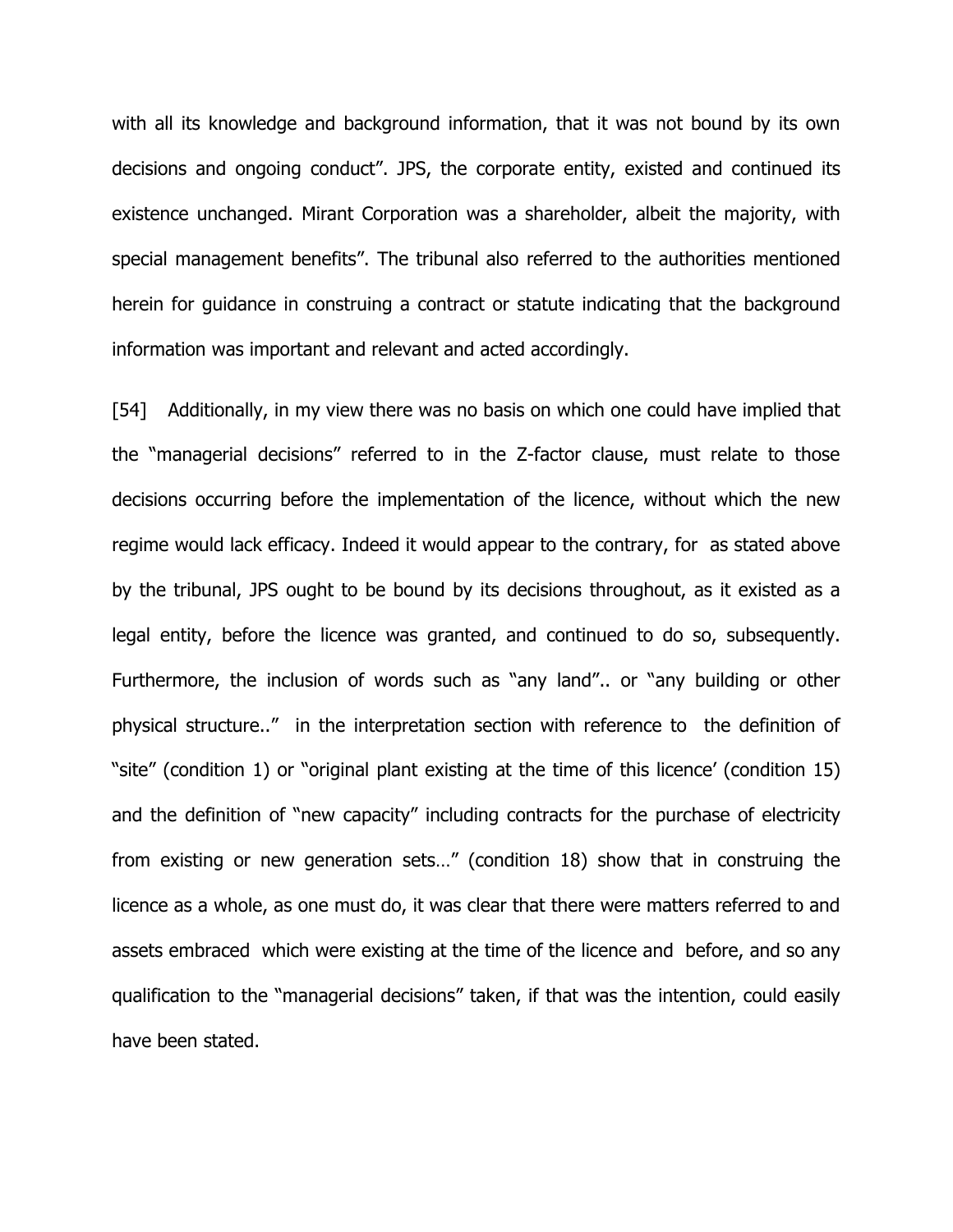[55] The clause must therefore be given its ordinary and natural meaning. The learned trial judge's finding in relation to this ground of illegality, that the tribunal correctly understood the law that regulates its decision- making power, had given effect to it and had acted within the corners of its jurisdiction, cannot be faulted.

[56] In my view, the learned judge did not err in failing to find that the tribunal had committed an error of law on the face of the record. That ground of appeal must therefore fail.

# **Issue (2)**

[57] The learned trial judge in considering the authorities as to the nature of her role as a court of judicial review, was guided by **Associated Provincial Picture Houses**, **Limited v Wednesbury Corporation** [1948] 1 KB 223 in concluding that she had to determine whether or not "the Appeal Tribunal acted unreasonably, acted in such a manner that could be said to be so absurd that no sensible person could ever dream that it lay within the power of the Tribunal". She also found that the tribunal's decision to dismiss the appeal was not so "outrageous in its defiance of logic or of accepted normal standards that no person who had applied his mind to the question to be decided could have arrived at it". No issue has been taken with the standard enunciated by the learned trial judge (and indeed none could have been as, in my view, it was an accurate formulation based on the authorities). In my opinion, this is not at variance with what was said by the Privy Council in **Mahon**, that a person making a finding in exercise of an investigative jurisdiction must base his decision on evidence that has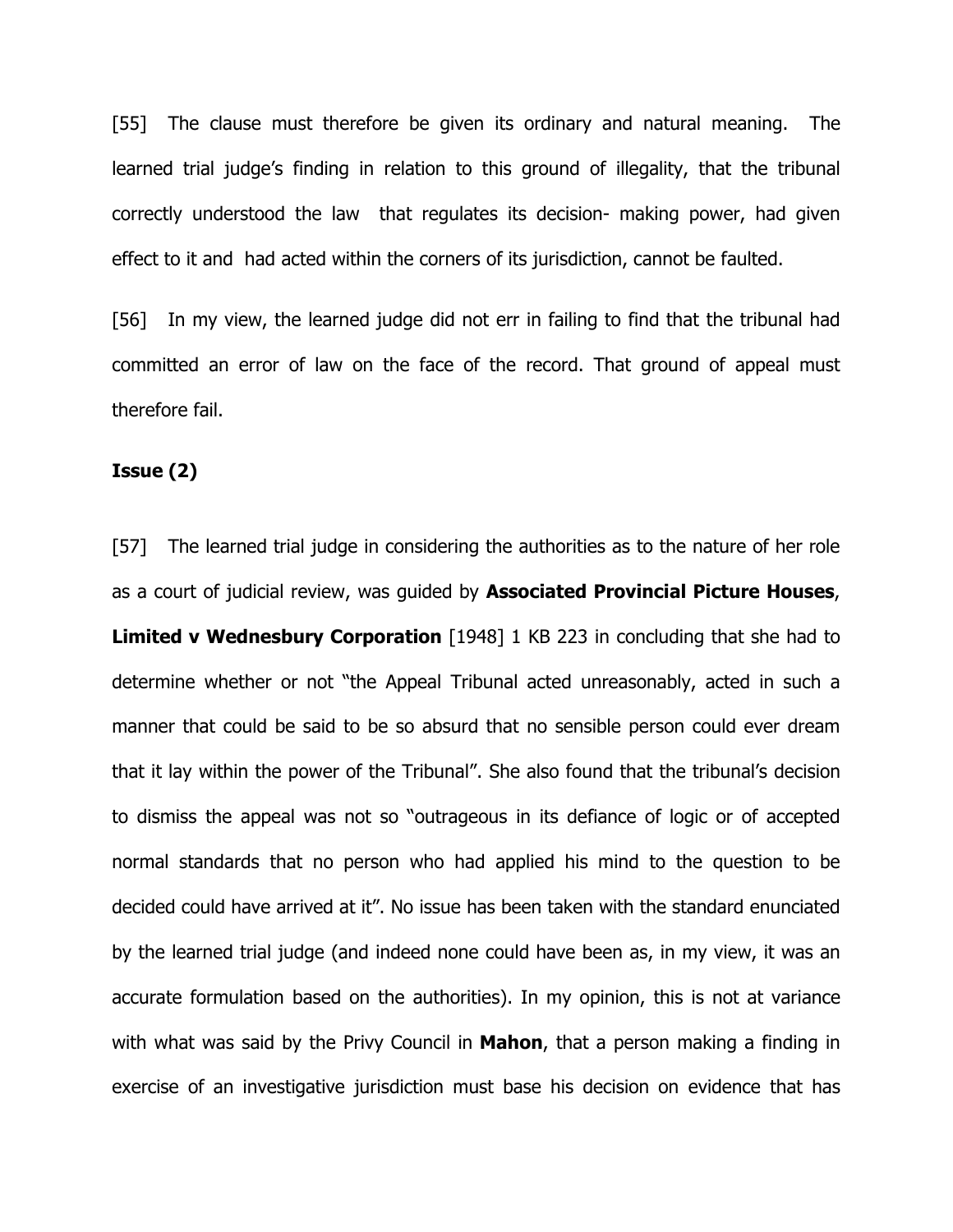some probative value, that is, some material that tends logically to show the existence of facts consistent with the finding. Thus, although judicial review is largely concerned with the manner in which a decision is reached, the complaint in relation to irrationality requires that there be some consideration of the evidence that was before the decisionmaking body in question. My examination of these issues will therefore be guided by these considerations.

[58] It is also important to point out that the tribunal had arrived at the finding that the costs of the reclassification exercise were ascertainable in the process of considering whether those costs could be included in the 2004 rate review application. In considering the question of whether those costs were ascertainable, the tribunal considered the material that was before the IDT which included reports from the consultants. No issue was taken with this approach of the tribunal. Indeed, the submissions on this issue indicate an acceptance that the material which was before the IDT was relevant, and instead the challenge seems to have been to the impact of the IDT's decision. It is based on these circumstances, therefore, that notwithstanding the fact that the IDT's decision is not the one under review, I will embark on a summary examination of the material that was before the IDT, as it was considered by the tribunal, which was approved by the learned trial judge, and to the extent that it is necessary to address the complaints of JPS on this issue.

[59] There appears to be no dispute between the parties that in relation to the "job reclassification and salary re-evaluation" exercise, there were two phases. Dr Barnett's outline, in my view, is an accurate representation of what each phase entailed, that is: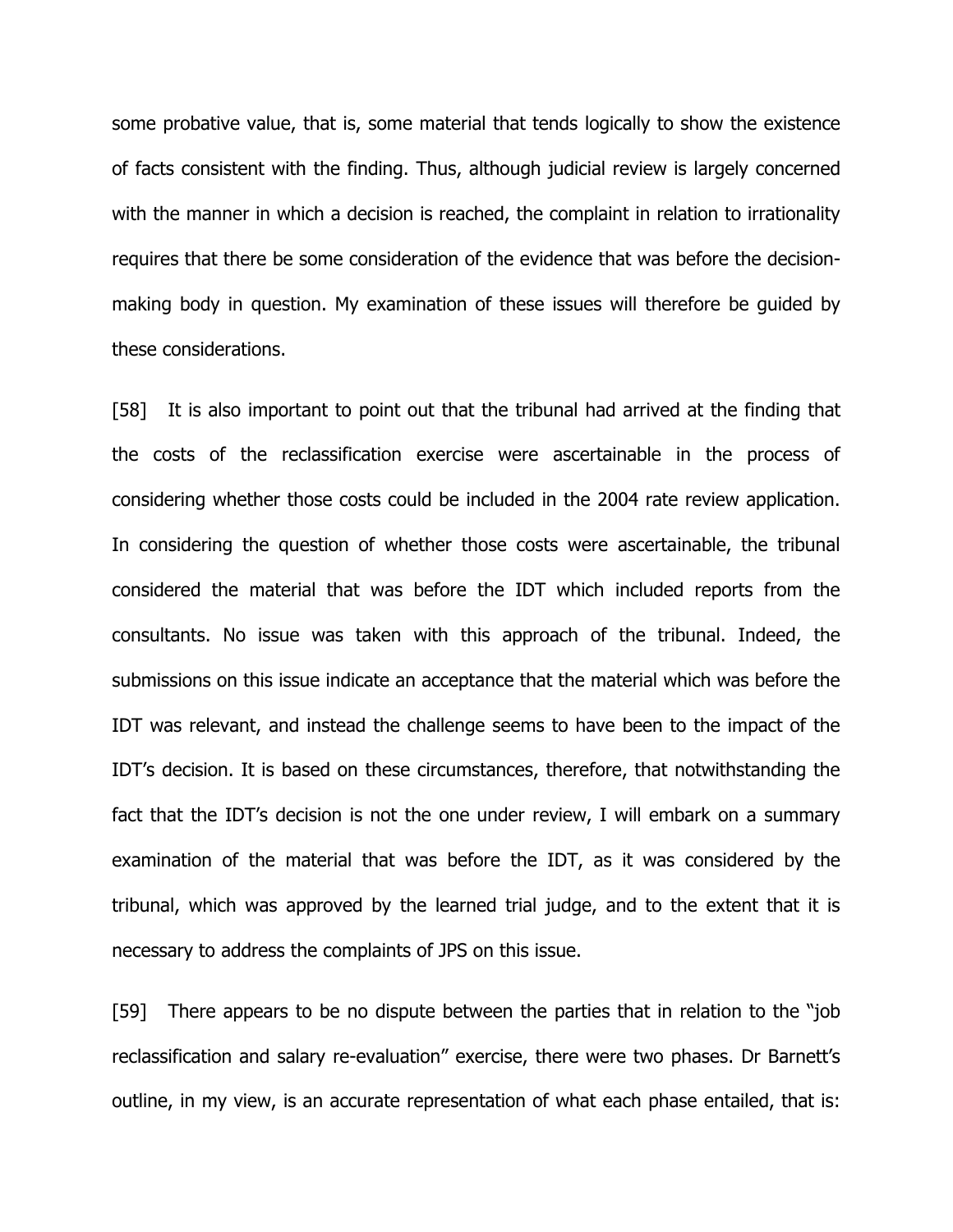an evaluation and reclassification of the posts by Mr Hamilton; and a survey conducted by KPMG of the salary levels paid in similar posts in the top 5-10 percentile of companies which would lead to the formulation of a salary structure for the posts. To facilitate the process, an oversight committee had been selected, which comprised representatives of JPS, the unions and the consultant. The IDT in its written decision noted that this committee was the decision-making body and outlined its role as:

- "(i) Review and approve job evaluation instrument.
- (ii) Approve the ranking order of jobs by bargaining unit.
- (iii) Review recommended grade and salary structures.
- (iv) Rule in instance where job evaluation committee level is unable to reach consensus affecting the smooth progress of the exercise."

The IDT noted that the oversight committee functioned effectively in carrying out its responsibilities in the first phase.

[60] In relation to the second phase, the tribunal noted, and to which there was no challenge, that a part of KPMG's remit involved, developing "related salary structures" to complement the job reclassification. It appears to me then that the KPMG report would not only have provided the empirical data as to the salaries earned in other companies but would have included formulated salary structures appropriate to the reclassified posts. The report prepared by KPMG was presented to the oversight committee in June 2002. The IDT in examining the minutes of the oversight committee noted that there were "certain policy related issues that need to be addressed". In my view, it is necessary to set out what these issues were: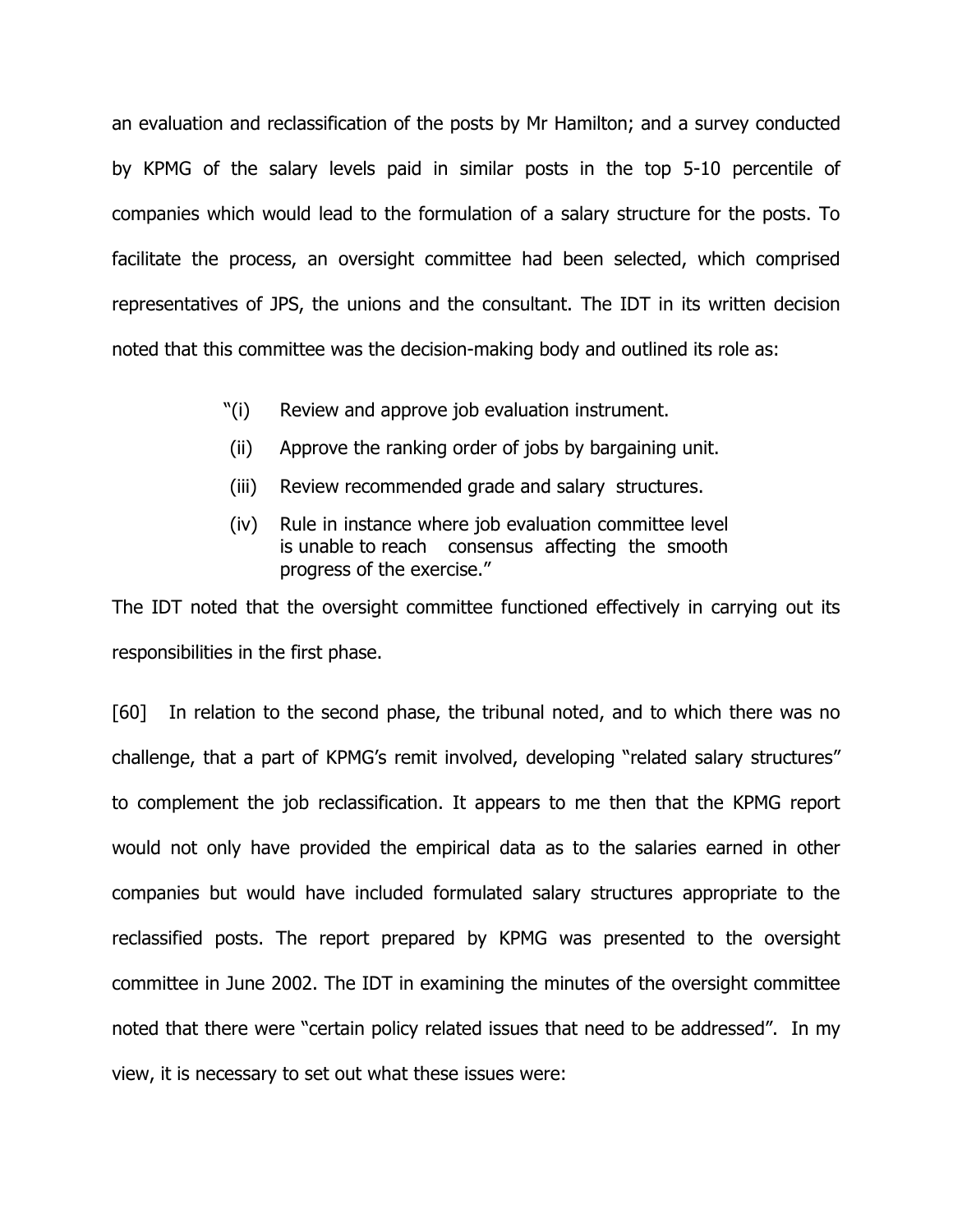- "(1) The report used a universal technical approach.
- (2) The report has not stated the R2 for any of the salary line formula.
- (3) The Union/Company generally negotiated one rate for each job. Hence there is minimal use of salary range. Similarly, the job rating is based on fixed requirement but the computation of the salary line formula is built around the average minimum to the Maximum range in the market.
- (4) No stakeholders [sic] consensus on salary positioning policy was built into the computation of salary formula or salaries.
- (5) More than 10 percent of the market received higher pay than JPS Co in 44 of the 56 benchmarked jobs. This means that over time it has lost its position from being in the top 5-10 percentile of pay level.
- (6) The implied recommended salaries put JPS Co to the level where 50 percent are paid higher and 50 percent lower. There is nothing wrong nor right about this positioning. It is merely an analysis to help guide pay policy which has to be consensus among stakeholders."

[61] Items three, four and five reflected the union's concern that the suggested pay structure was not in accordance with equity. However, it does not appear that there was any concern with the data that was obtained in relation to prevailing salary rates in the other companies. They were all "policy related" concerns. I therefore agree with Dr Barnett that the correctness of the figures and the grading of the posts were not challenged. Indeed, as Miss Jarrett also correctly submitted, the challenge was not to the empirical data, but rather, to the hierarchical structure or the range of salaries, which, it seems to me, the unions were of the view, did not reflect the compensation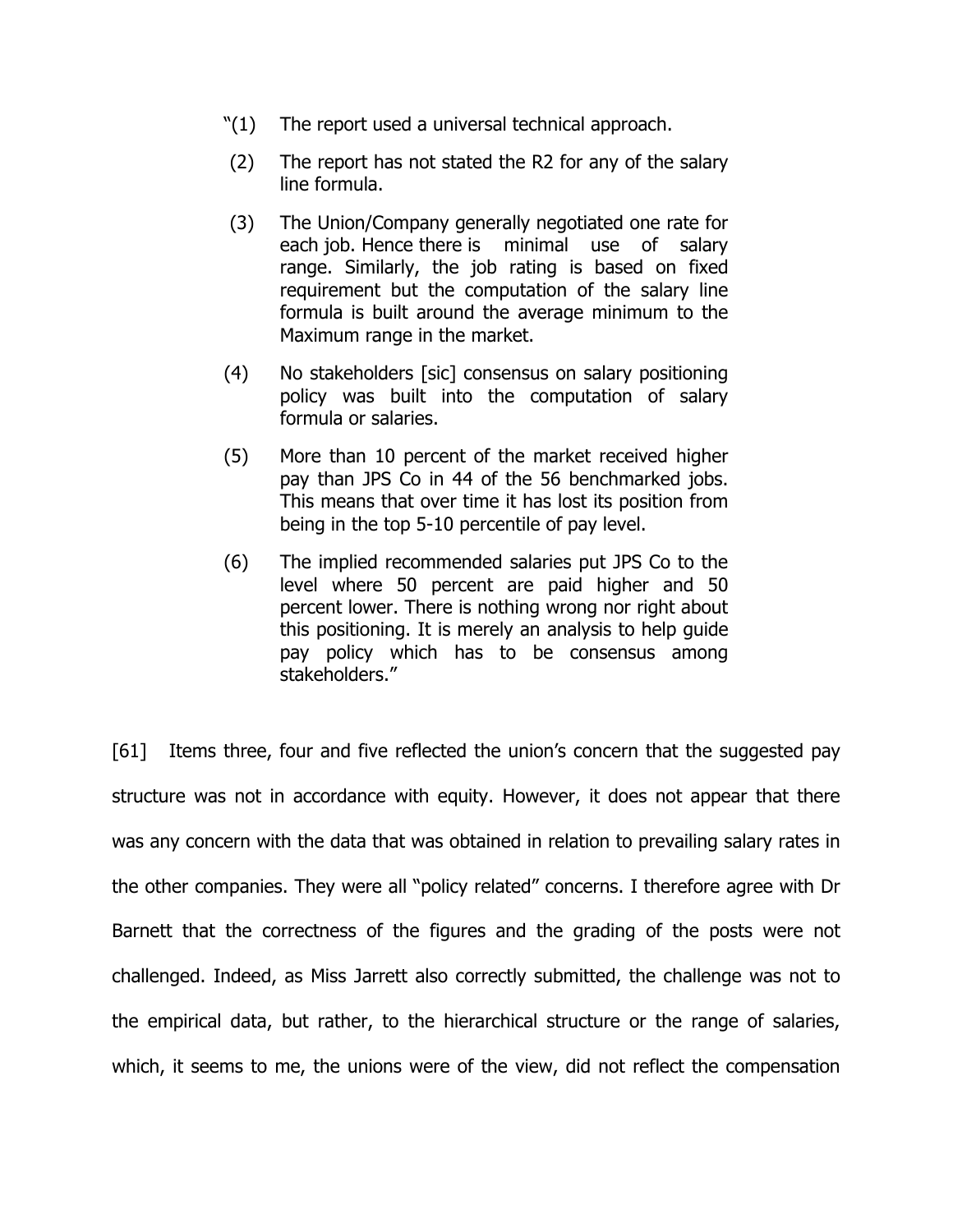philosophy that had prevailed after the signing of the Heads of Agreement in 1990. The unions were of the view that the salary structure to be adopted should reflect salaries paid by companies in the top 5-10 percentile of the benchmarked market, whereas, JPS appeared to be of a different view. The terms of reference of the dispute referred to the IDT making it clear that this was the real issue which was resolved by the IDT in favour of the unions.

[62] In the light of this background, it is my view that the tribunal's finding that at the date of the award given by IDT, JPS was in possession of the following facts, which were sufficient to enable it to calculate with reasonable accuracy the cost of the salary structure due, was not irrational:

- "(a) the salary structure was within the range of the top 5 -10 percentile of the four (4) companies in the market;
- (b) 500 of JPS's employees whose salaries were below the market were to be brought up to the market minimum, the others to remain without any loss and;
- (c) payment was to be retroactive to  $1<sup>st</sup>$  January 2001."

Although there would seem to be a slight misstatement in item (a) above, in that, the salary should have been formulated in alignment with the salaries paid in four companies that formed part of the 5-10 percentile of the market, in my view, this does not detract from the reasonableness of the finding of the tribunal on this matter.

[63] In support of JPS' contention that there was uncertainty after the IDT award, Mr Hylton pointed out that the tribunal had found that there was some error in the IDT's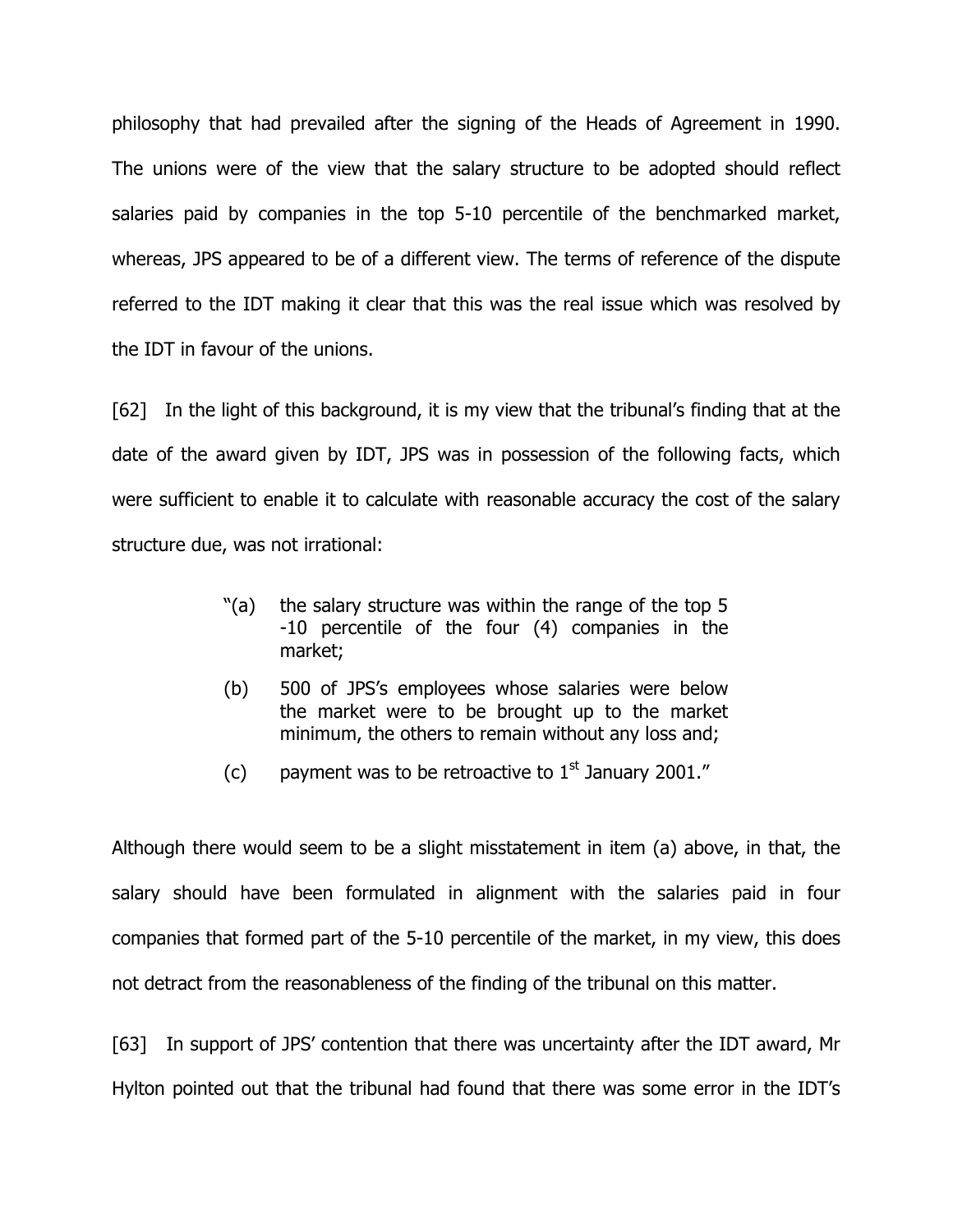award. However, it seems to me from a close examination of the tribunal's reasoning that the tribunal did not take issue with the IDT's finding that the compensation policy should be among the top 5-10 percentile of the benchmarked market. Indeed, it could not have as it was bound by the decision of the Court of Appeal, which had upheld the finding of the judicial review court that the IDT's ruling was correct. What the tribunal did find to be erroneous was the IDT's finding that the compensation of JPS' workers according to the salaries in the 5-10 percentile of the benchmarked companies was based on a policy or philosophy adopted in the 1990-1991 Heads of Agreement. The tribunal was correct in so doing as the Court of Appeal found that there was no such clause in that Heads of Agreement; the Court of Appeal had instead found that "as a result of the exercises consequent upon that agreement, the compensation levels were placed within a 5-10 percentile of the market of the benchmarked companies surveyed". The Court of Appeal also found that the course of conduct between the parties based on the evidence, entitled the IDT to come to the view that there was this underlying understanding that would guide wage negotiations. Therefore, this statement of the tribunal would not have been a basis for rejecting the award of the IDT or, for that matter, the data which would have been included in the KPMG report.

[64] As another basis for its position that there was uncertainty surrounding the calculation of the salaries to be paid, JPS sought to rely on the fact that the IDT had recommended that the oversight committee be reconvened, which recommendation had been endorsed by the Court of Appeal, the eventual outcome of which was that another survey was conducted. However, it is to be noted that the IDT in its decision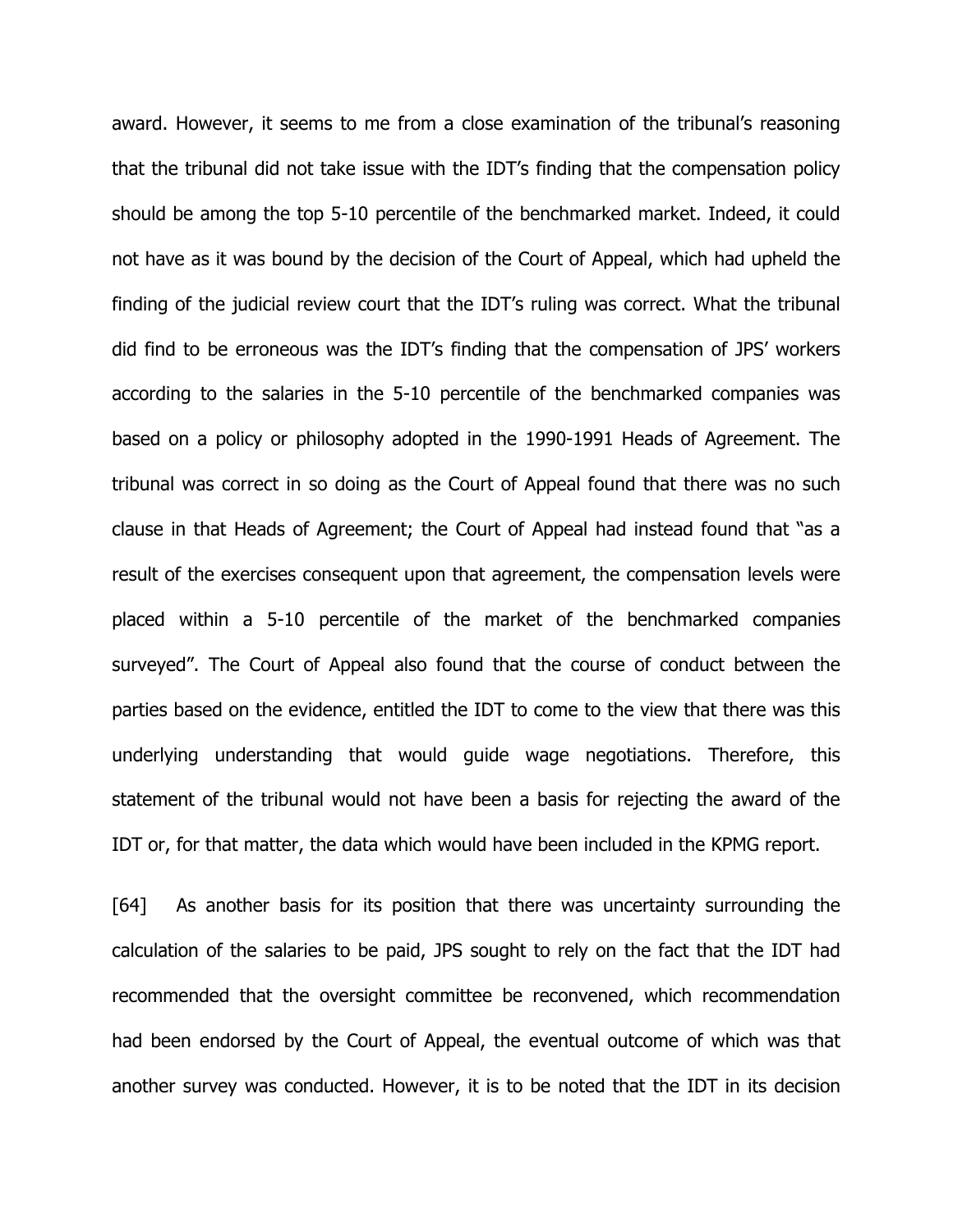stated that among the inferences that it had drawn from the minutes of the oversight committee, was that KPMG had merely presented its findings from the survey, but the oversight committee did not participate in developing a salary structure in support of the exercise (and this would not have been surprising as the members of the oversight committee were in disagreement as to the philosophy underlying the implementation of this salary structure). The IDT also stated that it was to be inferred from the minutes of the oversight committee that JPS had used the market survey and constructed a salary structure on a formula which placed JPS Co compensation policy at 46 percentile in the market, a shift from the 5-10 percentile position without the input and the agreement of the stakeholders. In my opinion, this latter finding/inference of the IDT makes it clear that the salary structure could have been calculated from the data or information presented by KPMG. The calculation would, however, have been based on the top 1-5 percentile instead of the formula previously utilised by JPS.

[65] There is nothing in these circumstances from which it could be said that the IDT was suggesting that another market survey should be carried out. As Dr Barnett rightly submitted, this would have been outside its remit. All that was needed in the way of material or information for the calculation of the costs associated with the payment of salaries was in the possession of JPS when the IDT made its ruling on 29 August 2003. It appears that the IDT's main concern in recommending that the oversight committee should be reconvened was to restore credibility in the exercise of formulating the salary structure from the information which had been obtained, but there was no suggestion by the IDT that either or both phases which had already been carried out should be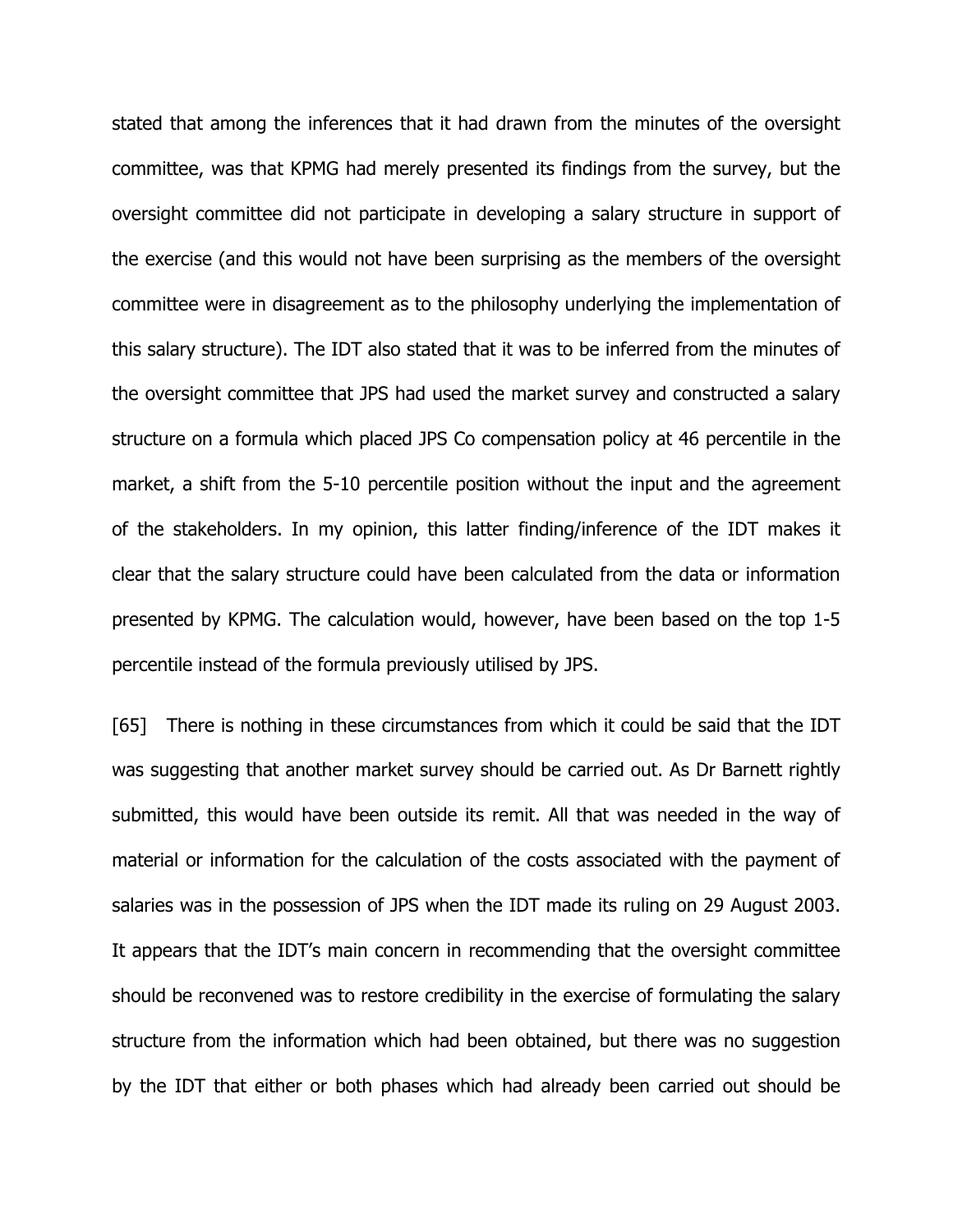redone. By the time, JPS had resigned itself to the salary structure contended for by the unions. It may have been prudent to carry out another market survey as this would have been almost six years after the KPMG report and salaries and would have been impacted by the passage of time and perhaps inflation. However, this could not inexorably lead to the conclusion that because of the recommendation that the oversight committee be reconvened, a new market survey had to be carried out. I therefore do not think that the tribunal was so absurd in its finding that despite the fact that there was no reactivation of the oversight committee, JPS could have calculated its costs based on its view of its liability. JPS had an undoubted right to exhaust the process of the court in relation to the IDT's ruling, but in doing so, it must bear the consequences of failing to put any contingency measures in place, such as seeking a stay of the award, to allow it to recover the expenses after the completion of the process.

[66] In any event, the main basis which has been advanced by JPS to support its contention that the costs were not ascertainable is that it would have to ascertain what companies were within the top 5-10 percentile and a market survey would have to be conducted to ascertain this, but this is not supported by the facts as outlined above. In fact, the learned trial judge below made reference to the tribunal's findings that "JPS placed the salary structure, unilaterally, within the average of the top eleven (11) companies in the market, whereas both the Hamilton and the KPMG report placed the Company in the top '5-10' percentile of the market".